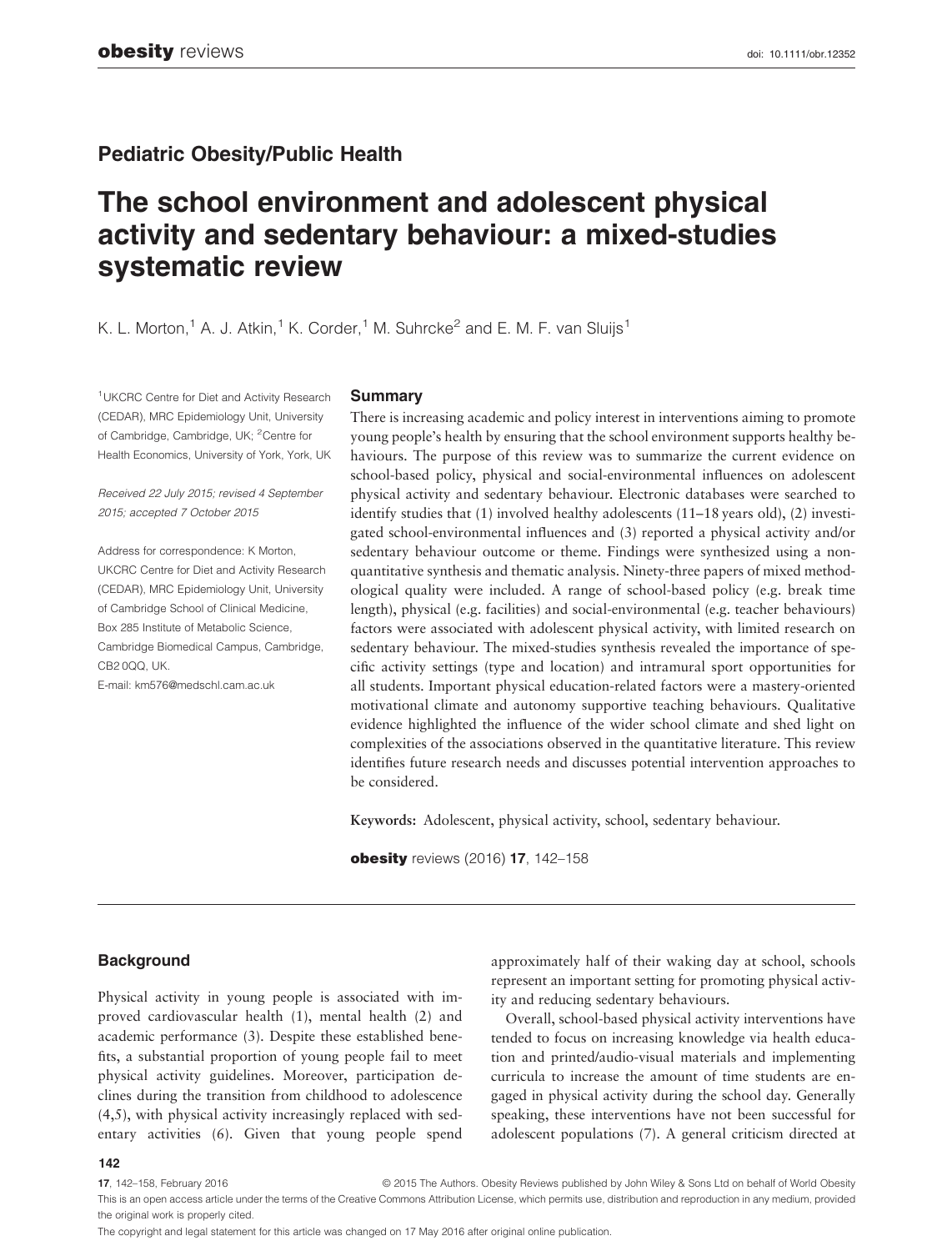many school-based interventions is the lack of attention paid to the role of the wider school environment (8). A growing body of research suggests that human behaviour is not only driven by deliberation (e.g. knowledge, attitudes and beliefs) but can also be automatic, cued by environmental stimuli (9). These environmental factors may be physical (e.g. physical structures and facilities), social (e.g. social support and social norms) or institutional (e.g. withinschool rules and policies). This is consistent with ecological approaches to behaviour change, which posits that environments restrict the range of behaviour by promoting and sometimes demanding certain actions and by discouraging or prohibiting others (10).

Both in academia and policy, there is increasing interest in identifying interventions that aim to promote young people's health by ensuring that the wider school environment supports healthy behaviours (11). A recent Cochrane review (12) examined the evidence for the 'health promoting schools' (HPS) framework, which combines (a) the school's social and physical environment, (b) health education within the formal school curriculum and (c) links with families and the wider community. On the whole, an HPS approach demonstrated effectiveness for physical activity promotion. However, limited conclusions can be drawn regarding the specific role of the school environment as interventions combined environmental modifications with traditional health education and/or family involvement. Another review focussing exclusively on the school environment facet of HPS (11) found that environmental interventions show potential for increasing physical activity. This review included intervention studies only, with just two studies targeting physical activity in adolescent populations. Indeed, it has been highlighted that the lack of research into HPS approaches for adolescent populations represents a 'missed opportunity for public health impact' (13) (p. 15).

Given that the aforementioned reviews (11,12) and others (14–16) examine evidence across childhood and adolescence (e.g. 5–18 years old), it is unclear how the associations observed operate among different age groups. For example, two recent reviews have examined the impact of playground designs (17) and physically active lessons (18). Both provide encouraging evidence in favour of these approaches, but only one secondary school-based intervention was included across both reviews. It is therefore unknown whether these types of environmental interventions that appear to be effective in primary schools may also be beneficial for adolescent populations.

With such limited experimental evidence available, the inclusion of multiple forms of evidence is crucial to identify potentially effective approaches that have yet to be tested. As such, the objective of this mixed-studies systematic review was to provide information on what schoolenvironment factors are associated with adolescent physical activity and sedentary behaviour.

### Methods

### Study identification

Four electronic databases were searched in June 2014 (PubMed, Web of Science, PsycINFO, ProQuest [including British Education Index; Australian Education Index; ERIC]). The search strategies are shown in the Supporting Information (Table S1). No date limits were applied. Reference lists of included studies and of relevant reviews (e.g. (11,12,15,19,20)) were searched for further publications. The following inclusion criteria applied were (1) involving healthy adolescents (11–18 years old), (2) investigating the influence of the school environment and (3) reporting a physical activity and/or sedentary behaviour outcome measure or theme.

Following the searches, all results were exported into a reference manager and duplicates removed. Initially, titles and abstracts were screened by the first author (K. M.) for obvious irrelevance; 15% were double checked by another author (E. v. S). In the next phase, full text versions of selected articles were obtained, and inclusion and exclusion criteria assessed. At this stage, all articles were screened by at least two authors (K. M., A. A. and E. v. S.). Any disagreements were resolved in a meeting involving all three authors.

### Inclusion and exclusion criteria

Studies could be set in secondary schools and/or middle schools (mean age of participants >11 years old). We excluded primary school-based studies and those examining clinical populations only (e.g. youth with physical or mental disabilities, or students with asthma or diabetes).

Consistent with an ecological approach, we defined environment as the physical and aesthetic surroundings of the school and/or the psychosocial climate and culture of the school. In this sense, environment refers to the wider 'ethos' of the school relating to physical activity, including physical activity-specific policies (e.g. organisational statements or rules that are meant to influence behaviour), school organisation/management; teaching; discipline; pastoral care and features of the physical environment (11). Experimental studies that focussed predominantly upon changing individual-level factors (e.g. health education, behavioural skills training and motivational interviewing) were excluded. We also excluded multi-component interventions, which included a significant health education or family/community approach.

Quantitative studies were included if they reported on a physical activity or sedentary behaviour outcome measured by self-report or proxy-report questionnaire or objectively measured. Qualitative studies were excluded if they did not provide a theme that is related to how physical activity is influenced by the school environment.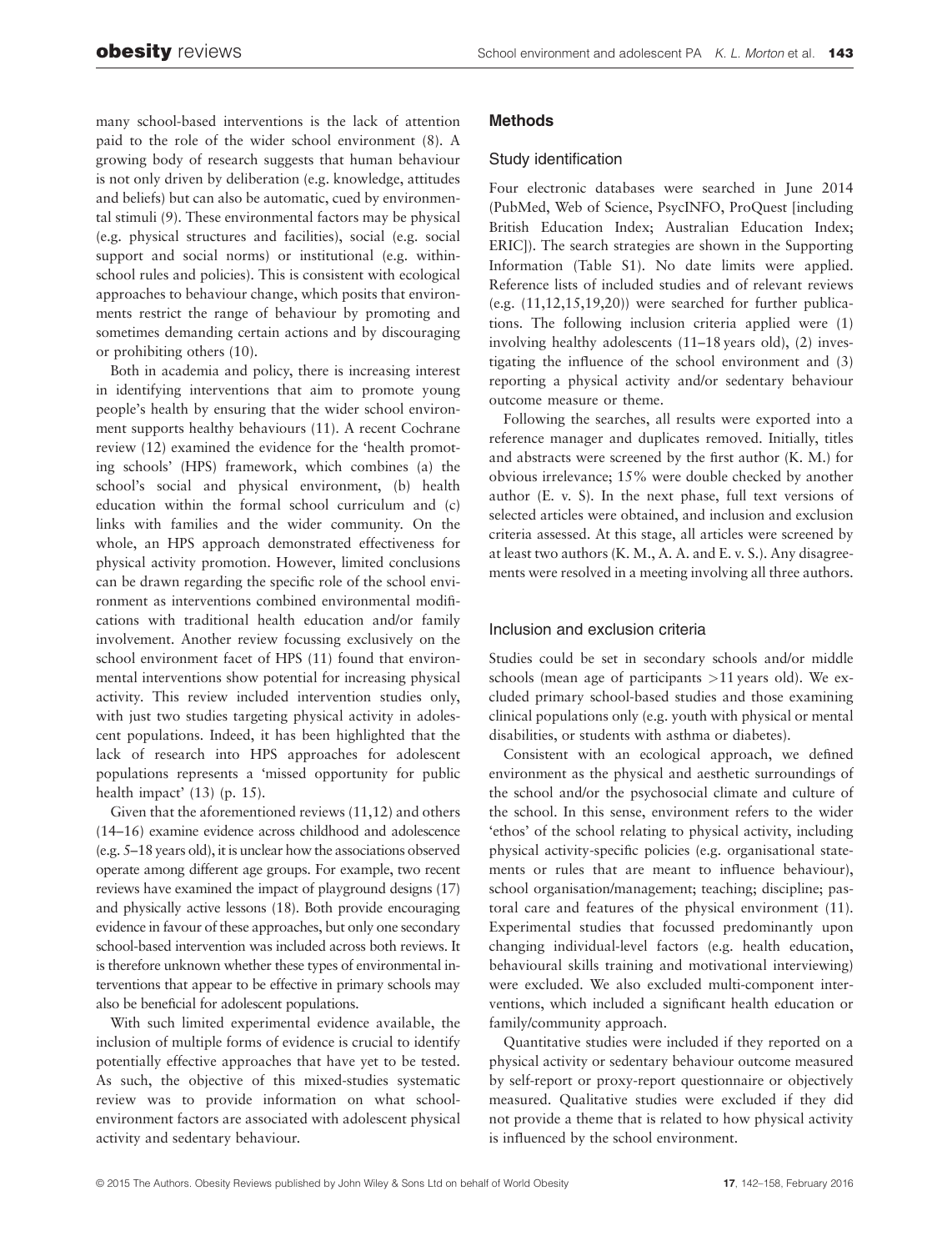### Data extraction (and selection)

Standardized forms were used to extract data from the selected studies. This included (a) author, year of publication and country, (b) aims of the study, (c) participant characteristics, (d) study characteristics/context, (e) intervention components/exposure measures (quantitative studies only), (f) primary outcomes (quantitative) or themes (qualitative) and (g) any cost/cost-effectiveness data available. Relevant data were extracted by the first author (K. M.) and double-checked by a second author (A. A. or K. C.). Discrepancies were resolved through a consensus discussion.

#### Risk of bias (quality) assessment

Each included article was quality-assessed using a modified tool appropriate for mixed-studies reviews (21). This tool assesses quantitative observational studies using items that reflect the appropriateness of the sampling, the justification of the measures and the control of confounding variables. Quantitative experimental studies are assessed according to the appropriateness of randomisation, blinding and complete outcome data. Finally, qualitative studies are assessed according to the appropriateness of the qualitative approach, description of the context, the justification of the sampling and the descriptions of the data collection and analyses. This tool is shown in the Supporting Information (Table S2), including the items that were added for the purpose of this review and the scoring strategy adopted. Specifically, we added items to be able to distinguish between the quality of the observational design (e.g. cross-sectional or prospective), the quality of the exposure variables (for the observational studies) and the nature of the physical activity outcome assessment (e.g. subjective or objective) used in the quantitative studies.

### **Synthesis**

Given that a large proportion of the included studies were focussed exclusively on the physical education (PE)-specific environment, we split the findings into studies that addressed the 'whole school' environment (e.g. school grounds and extra-curricular physical activity policies) and those that addressed the 'PE' environment only (e.g. size of PE instructional area and PE teacher behaviours). Environmental characteristics were grouped into broad categories, (1) physical environment, (2) social environment and (3) policy environment, to aid the presentation of results and facilitate evidence synthesis.

For the quantitative data, we performed a nonquantitative narrative synthesis of all reported correlates of activity. Heterogeneity of methods used to assess physical

activity and sedentary behaviour, along with contrasting definitions and measures of the school environment, precluded synthesis by meta-analysis. Similar exposures were combined (e.g. 'frequency' and 'hours' of PE provision). Associations were extracted for the smallest available subgrouping (e.g. sex and age). Where multiple stratifications were presented, data for subgroups based on sex were prioritized. If studies were reported on multiple outcomes, data for the most comprehensive measure (e.g. total physical activity) were used. Data on a second outcome was only included where this is related to sedentary behaviour. For each potential correlate, associations from individual studies/samples were categorized as '-', significantly associated with lower physical activity, '0', no significant association/effect or '+', significantly associated with higher physical activity. Reverse coding was used for those studies reporting on sedentary outcomes. Consistency across studies was then summarized using a previously applied algorithm (22) labelled as: '+' or '-' or '0' if 60-100% of the studies reported the same direction, or '?' (indeterminate/possible) if fewer than 60% of the studies (for each correlate) reported a consistent direction. Moreover, where four or more studies reported on a potential association, double signs were used to indicate greater confidence in the summary (e.g. '00', '??', '++', and '- -').

Qualitative data were synthesized and analysed thematically using NVivo in three stages, such as (1) line-by-line coding of primary studies; (2) organising codes into themes and (3) development of analytical themes (23). The final integrated synthesis consists of a narrative commentary for each facet of the school environment (physical, social and policy environment), which combines the results of quantitative and qualitative syntheses (24).

### Results

Ninety-three papers (describing 91 different studies) met the inclusion criteria (see flowchart in Fig. 1). Sixty-eight of these were quantitative studies and 25 were qualitative. Table 1 provides a brief overview of included studies. A more detailed description of each study is provided in the Supporting Information (Tables S3 and S4).

Overall, most studies were published within the last 5 years (68%) and conducted in North America (primarily the USA). Almost two-thirds of the included studies (62%) targeted the whole school environment, with approximately 38% exclusively targeting the PE environment. The majority of quantitative studies had sample sizes of >1000 participants, with several studies including >10,000 participants. The majority of qualitative studies included between 30 and 100 participants. Regarding the quantitative studies, most were cross-sectional (68%), 11 used a prospective designs (16%) and 11 were experimental (16%) including five randomized controlled trials (RCTs). Physical activity was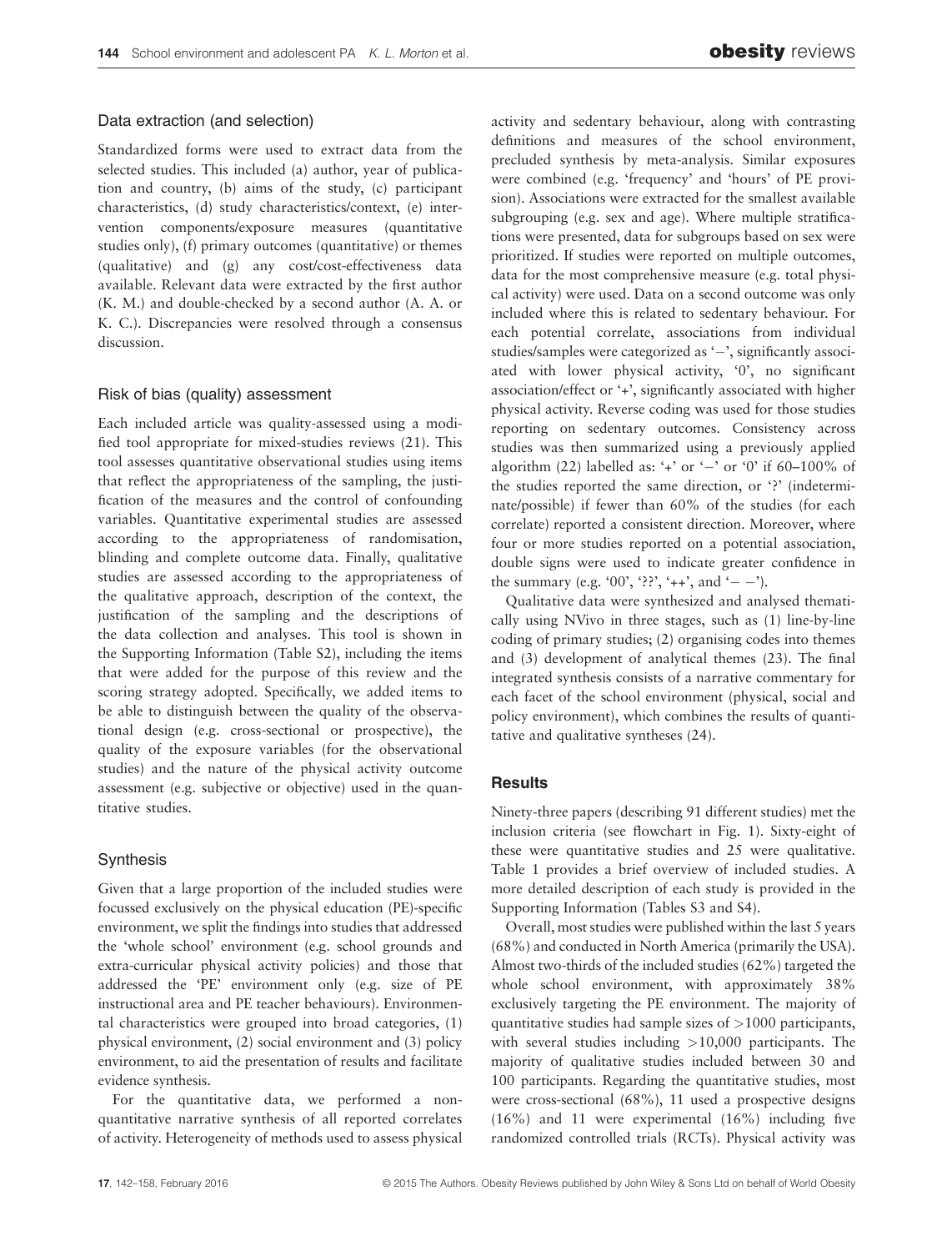

Figure 1 Flow diagram.

assessed using subjective methods in 43 (63%) studies, whilst objective assessment was featured in 25 studies (37%). Most assessed either total physical activity or moderate to vigorous physical activity (>90%) with very few studies addressing light physical activity  $(n=3)$  or sedentary behaviour  $(n=3)$ .

### Quality assessment

# Quantitative studies (see Table S3 in the Supporting Information)

Most of the 11 experimental studies were of moderate quality; only one PE-based study was deemed of high quality (25). This study randomized students to different teaching strategy interventions, blinded students to

alternative intervention options and also assessed intervention fidelity using blinded assessors. This study also utilized an objective physical activity measure, which was where a number of other experimental studies fell short (26–29). Studies deemed of low quality tended to be small pilot designs, which did not adopt randomisation (e.g. (27)) or where complete outcome data was not reported (e.g. (28)). Overall, the observational studies were of mixed quality. Few adopted prospective designs  $(n = 11)$ , of which only two utilized objective measures of physical activity (30,31). Higher quality cross-sectional studies tended to adopt objective activity measures, objective/valid exposure measures and adequately control for confounding (and adjust for nested data if relevant).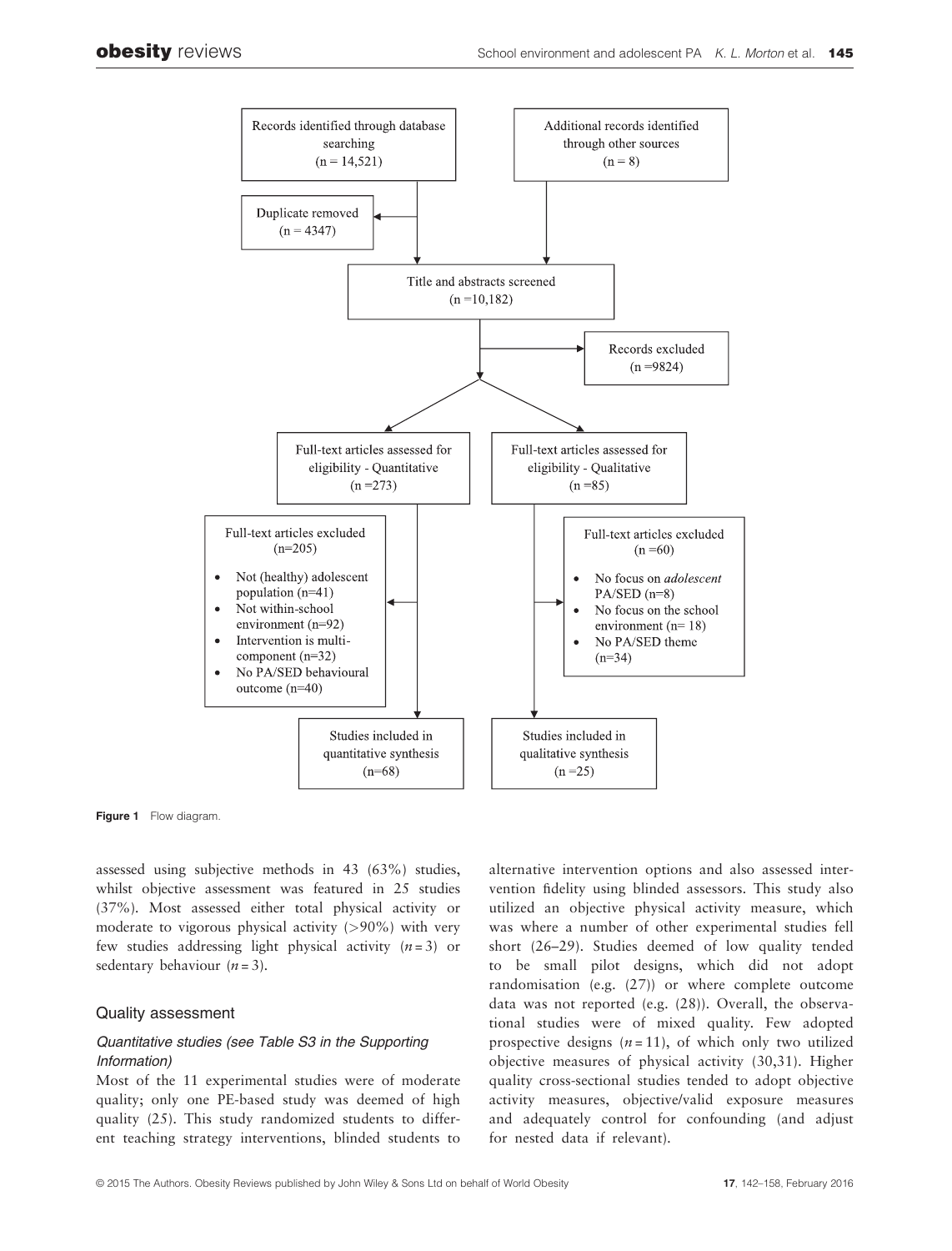|                                       | Quantitative studies $(N = 66)$                                              | Ν              | Qualitative studies $(N = 25)$             | Ν              |
|---------------------------------------|------------------------------------------------------------------------------|----------------|--------------------------------------------|----------------|
| Study design                          |                                                                              |                | N/A (38-41,45-59,63-67,78)                 | 25             |
| Observational                         |                                                                              |                |                                            |                |
| Cross-sectional                       | $(31-37, 43, 60, 68-71, 75, 76, 84-114)$                                     | 44             |                                            |                |
| Prospective                           | $(30,31,72-74,90,115-119)$                                                   | 11             |                                            |                |
| Experimental                          |                                                                              |                |                                            |                |
| <b>RCT/cluster RCT</b>                | (25, 26, 29, 61, 120)                                                        | 5              |                                            |                |
| Other experimental*                   | $(27, 28, 77, 121 - 123)$                                                    | 6              |                                            |                |
| Study location                        |                                                                              |                |                                            |                |
| North America                         | (26,30,32-34,36,37,43,61,68,69,71,76,84-                                     | 31             | $(38, 39, 47, 54, 55, 57, 59, 65, 66, 78)$ | 12             |
|                                       |                                                                              |                |                                            |                |
|                                       | 87,90,95,101,102,104,105,107,109,110,113-                                    |                |                                            |                |
|                                       | 115, 117, 120, 123)                                                          |                |                                            |                |
| Europe (excluding UK)                 | (28, 72, 73, 75, 77, 88, 89, 91 - 94, 108, 116, 119)                         | 14             | (51)                                       | 1              |
| Australia and New Zealand             | (25,31,35,60,70,98,100,103,121,122)                                          | 10             | (53, 56, 58, 64)                           | 4              |
| Asia                                  | $(72 - 74, 96, 97, 106, 111, 112)$                                           | 7              |                                            |                |
| UK                                    | (27, 29, 72, 118)                                                            | $\overline{4}$ | (41, 45, 46, 48, 49, 52, 63, 66)           |                |
| Central America                       |                                                                              |                | (50)                                       |                |
| Sample size <sup>+</sup>              |                                                                              |                |                                            |                |
| Quantitative                          |                                                                              |                |                                            |                |
| <100 participants                     | (88,99,122,123)                                                              | $\overline{4}$ |                                            |                |
| 100-299 participants                  | (25, 27, 29, 30, 34, 69, 73, 76, 77, 86, 101, 103, 109, 114, 116, 118)       | 16             |                                            |                |
| 300-999 participants                  | (28,71,72,74,75,84,87,90,91,112,113,115,121)                                 | 14             |                                            |                |
| 1000-9999 participants $†$            | (26,31-33,35-37,60,61,68,70,92-98,100,105-                                   | 27             |                                            |                |
|                                       | 108, 111, 117, 120)                                                          |                |                                            |                |
| $\geq 10,000$                         | (43, 85, 89, 102, 104, 110)                                                  | 6              |                                            |                |
| Qualitative                           |                                                                              |                |                                            |                |
| <30 participants                      |                                                                              |                | $(39, 40, 45, 51 - 53, 63, 67)$            | 8              |
| $30 - 99$                             |                                                                              |                | $(46 - 48, 54 - 59, 64 - 66, 78)$          | 13             |
| $\geq$ 100                            |                                                                              |                | (38, 41, 49, 50)                           | $\overline{4}$ |
| Schools targeted                      |                                                                              |                |                                            |                |
| Quantitative                          |                                                                              |                |                                            |                |
| Middle school                         | $(26, 30, 32 -$                                                              | 23             | (38, 39, 54, 59, 67, 78)                   | 6              |
|                                       | 34, 36, 37, 61, 68, 71, 76, 84, 85, 91, 95, 104, 105, 109, 112-              |                |                                            |                |
|                                       | 114, 120, 123)                                                               |                |                                            |                |
| Secondary school                      | (25,27-29,31,32,35,43,60,70,72,73,75,77,87,89,90,92-                         | 37             | $(40, 41, 45 - 53, 55 - 58, 63 - 66)$      | 19             |
| (e.g. high school and junior high)    | 94,96-98,100,102,103,106,108,110,111,115-119,121,122)                        |                |                                            |                |
| Combined schools                      | (88, 93, 99)                                                                 | 3              |                                            |                |
| Not specified                         | (69, 86, 101, 107)                                                           | $\overline{4}$ |                                            |                |
| Environment addressed                 |                                                                              |                |                                            |                |
| Whole school environment              | $(26, 27, 31 - 35, 43, 60, 61, 68 - 71, 84 - 107, 115)$                      | 39             | $(38, 39, 45 - 50, 53 - 59, 63, 64, 78)$   | 18             |
| PE environment only                   | (25, 28 - 30, 36, 37, 72 - 77, 108 - 114, 116 - 123)                         | 27             | $(40, 41, 51, 52, 65 - 67)$                | 7              |
| Physical activity outcome             |                                                                              |                |                                            |                |
| Within school PA/SED                  |                                                                              |                |                                            |                |
| Total PA in school day                | (27, 31, 35, 43, 68-70, 73, 76, 84, 87, 89, 90, 96, 97, 101, 102, 106-       | 23             |                                            |                |
|                                       | 109, 114, 115)                                                               |                |                                            |                |
| Within-class (PE) PA/SED              | (25, 30, 36, 37, 77, 104, 109 - 113, 117, 120 - 123)                         | 16             |                                            |                |
| After-school/extracurricular PA       |                                                                              | 6              |                                            |                |
|                                       | (26, 32, 60, 95, 98, 102)                                                    |                |                                            |                |
| PA during lunch/breaks                | $(60, 88, 92 - 94, 103)$                                                     | 6              |                                            |                |
| Leisure time PA/SED                   | (28, 29, 71 - 75, 91, 98, 100, 105, 116 - 118)                               | 14             |                                            |                |
| Active transport                      | (60)                                                                         | $\mathbf{1}$   |                                            |                |
| Physical activity outcome (intensity) |                                                                              |                |                                            |                |
| Overall PA <sup>‡</sup>               | (27, 28, 31, 34 - 37, 60, 68, 71, 74, 75, 88, 91, 95 -                       | 30             |                                            |                |
|                                       | 102, 106, 108, 109, 111-113, 115, 117)                                       |                |                                            |                |
| <b>MVPA</b>                           | (25, 26, 30, 32, 33, 35, 43, 61, 69, 70, 73, 76, 77, 84, 85, 87, 89, 90, 92- | 31             |                                            |                |
|                                       | 94, 103-105, 107, 109, 114, 115, 120-123)                                    |                |                                            |                |
| Vigorous PA                           | $(26, 29, 72, 73, 92 - 94, 102, 110, 115, 116, 118, 119, 121)$               | 14             |                                            |                |
| Light PA                              | (33, 103, 110)                                                               | 3              |                                            |                |
| <b>SED</b>                            | (25, 86, 103)                                                                | 3              |                                            |                |

Table 1 Overview of characteristics of the studies included in systematic review of school

(Continues)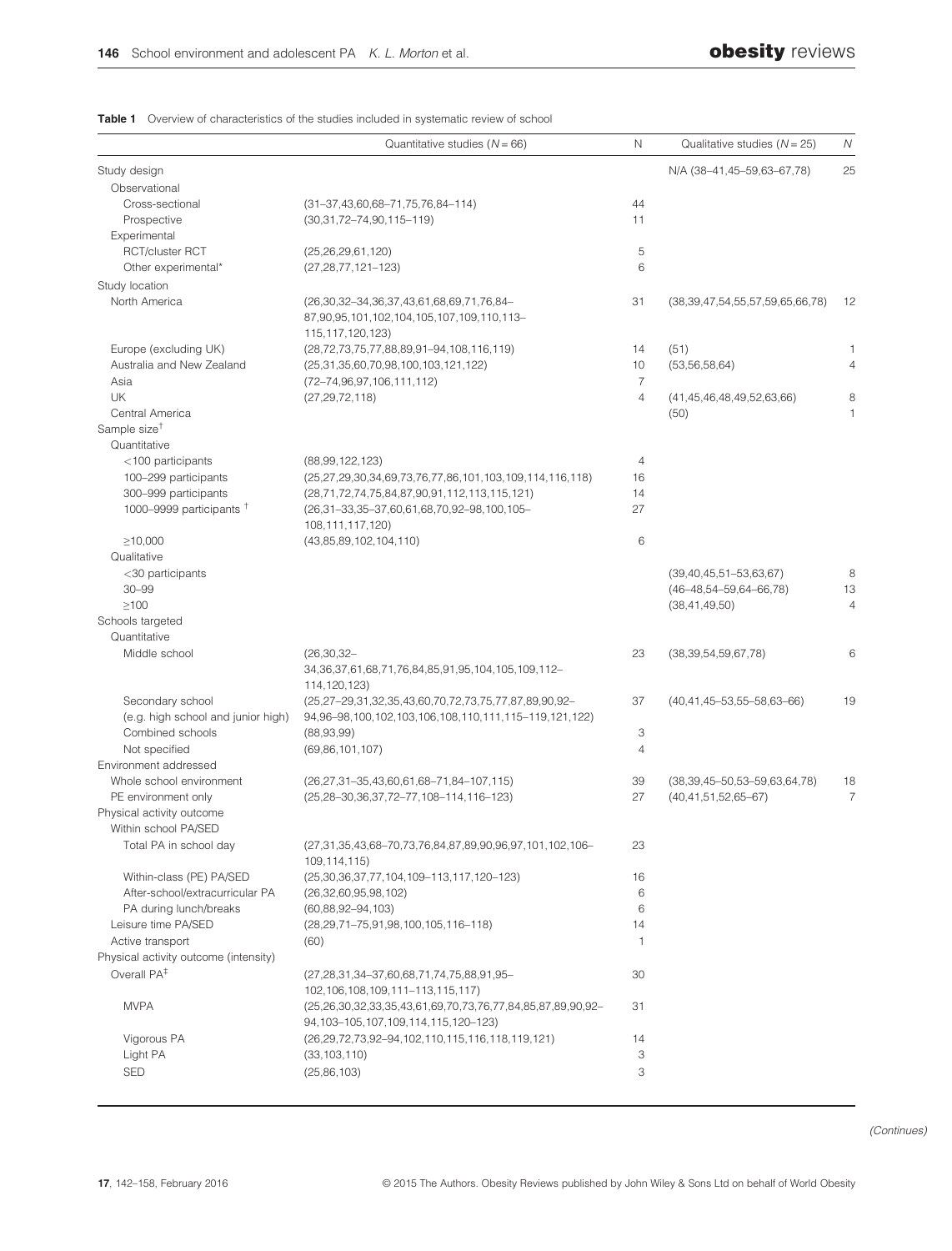#### Table 1. (Continued)

|                                                                                          | Quantitative studies $(N = 66)$                              | N  | Qualitative studies $(N = 25)$ | N |
|------------------------------------------------------------------------------------------|--------------------------------------------------------------|----|--------------------------------|---|
| Physical activity outcome (measure)                                                      |                                                              |    |                                |   |
| Subjective<br>(e.g. questionnaire/proxy ratings)                                         | $(26-29,31,43,60,68-76,84-87,89-98,100-102,106-110,114-119)$ | 44 |                                |   |
| Objective<br>(e.g. pedometer/accelerometer/<br>heart rate monitoring and<br>observation) | $(25,30-37,61,69,77,88,91,99,103-105,109,112,113,120-123)$   | 25 |                                |   |

\*This includes one quasi-experimental design (27) and one single-subject reversal design (123).

† This includes studies in which the classes or schools were the target (not individual children), therefore accurate numbers of individual children are not provided (36,37,61,104,111,120).

‡ Overall PA includes 'involvement in structured activities' (68) and 'school sports participation' (95). This also included studies that combined intensities into one PA value or did not specify the intensity examined.

MVPA, moderate to vigorous physical activity; RCT, randomized controlled trial; PA, physical activity; PE, physical education.

When stratifying the studies by type of environment, it appeared that those focussed on the physical environment of schools tended to be mostly cross-sectional. However, in this group, those rated as high quality all adopted objective measures of physical activity (32–36) and utilized objective exposure measures where possible (33,34) (e.g. geographic information system (GIS) techniques to map campus characteristics). Few studies appropriately accounted for potential confounding. In contrast, the group of studies focussed on the social environment included relatively more prospective and experimental studies (mostly relating to PE teaching behaviours), but the majority used self-report outcome measures. Lastly, studies focusing on the school's policy environment tended to adopt larger sample sizes across multiple sites; however, the majority of these also adopted self-report outcome measures. Only two included objective measures of physical activity in relatively large sample sizes (32,37).

# Qualitative studies (see Table S4 in the Supporting Information)

Most included qualitative studies were of moderate quality, with four of high quality (38–41). High-quality studies tended to include an appropriate and specific qualitative approach for the topic in question (and a sound justification of this approach) as opposed to the more generic 'qualitative approach' reported in most studies. Furthermore, these tended to describe the participants in greater detail and include a justification for the sampling and recruitment method used (e.g. purposive sampling). In addition, they provided a richer description of study context, data collection and analyses, which establishes credibility of the findings (42). Very few studies included details on researcher reflexivity (e.g. an awareness of the researcher's own biases and role within the study) or included methods to establish trustworthiness of the data, such as triangulation or the use of multiple analysts.

### Physical environment

#### Quantitative studies

Nineteen papers (describing 17 unique studies) included exposure measures that correspond to the whole school's physical environment (Table 2). A total of eight unique physical environmental exposure variables were investigated, half of which were only investigated in one or two studies. The only physical environmental factor consistently positively associated with physical activity was the 'activity setting' (the type and location for specific activities, e.g. baseball field, indoor gym etc.). For example, in one study, having an 'alternate room for physical activity' was associated with greater activity, even though the total number of facilities was not (43,44). 'Access to physical activity or sports equipment' was consistently not associated with physical activity, although in two studies, positive associations were shown for boys only. 'Physical activity facilities' and 'physical activity area/field size' showed indeterminate associations. Of the less frequently studied factors, only the campus area size per student showed a potential positive association with physical activity. All other exposures showed an indeterminate or no association.

Only two observational studies investigated physical environmental factors related to the PE-specific environment (Table 3), investigating three unique exposure variables. Only 'size of instructional area' showed a potential positive association.

### Qualitative studies

Features of the school's physical environment were discussed in 16 qualitative studies. Factors that were highlighted as potential influences on physical activity and sedentary behaviour included the school's facilities, space and equipment. These were predominantly discussed as the lack of facilities and/or the poor quality of school's physical activity facilities (38,45–52).

…some schools have soccer fields and basketball courts, but there's none of that here. During recess, we play soccer in the hallway, but the principal won't let us play there . . . (50)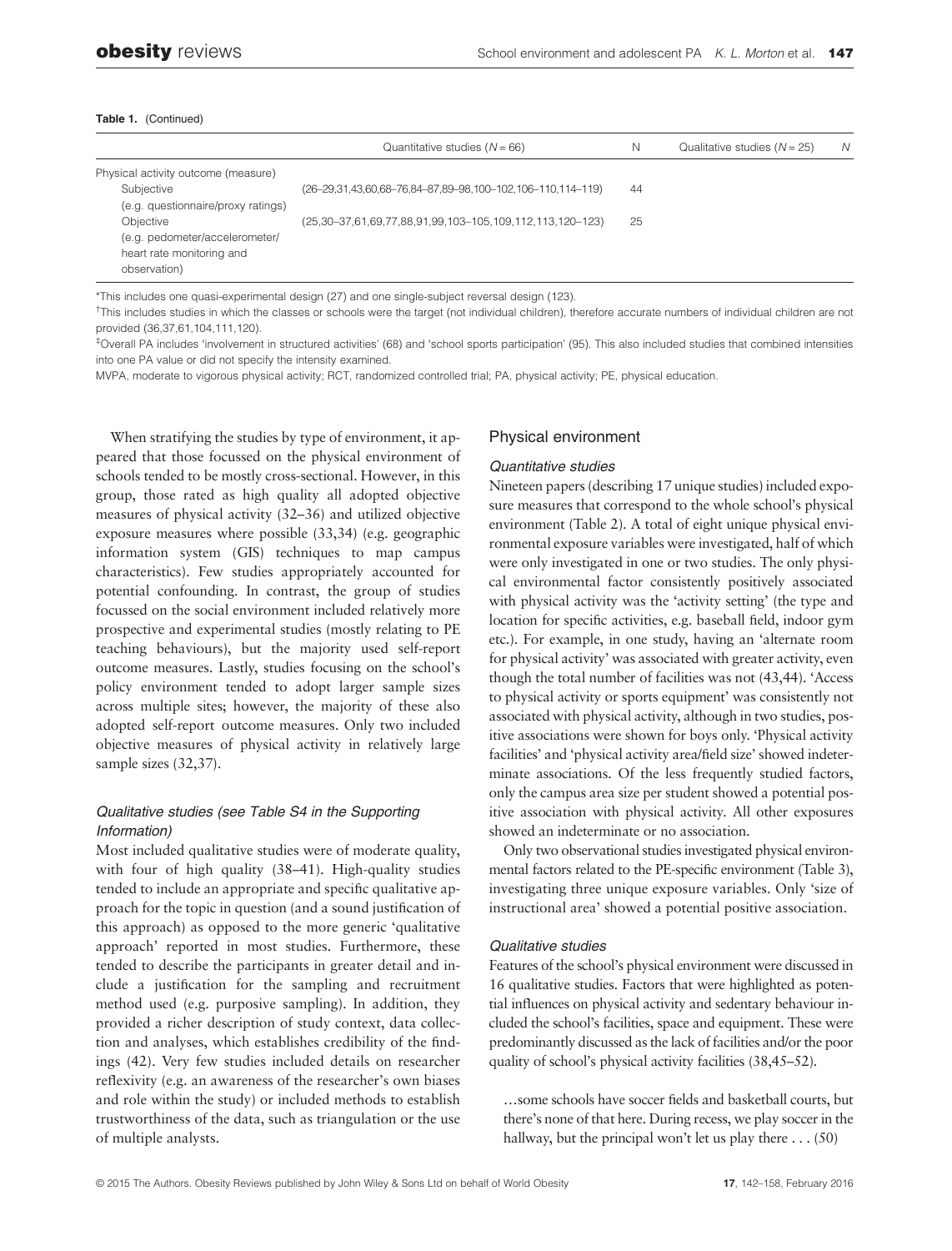Table 2 Whole school environment (observational and experimental studies)

| Factor                                     |     | Association with PA/SED                   |                        | No. of         | Summary        |
|--------------------------------------------|-----|-------------------------------------------|------------------------|----------------|----------------|
|                                            |     | 0                                         | ٠                      | samples        |                |
| Physical                                   |     |                                           |                        |                |                |
| Activity setting (type, location)          |     | 32g, 104b                                 | 32b, 88, 104g          | 5              | $++$           |
| PA facilities (access, number)             | 98  | 43b*, 43g*, 87, 91b,                      | 33, 35, 85, 92, 93,    | 16             | ??             |
|                                            |     | 91g, 97b, 97g, 104b                       | 101, 104g              |                |                |
| Field/PA area size                         |     | 33, 104b                                  | 34,104g                | 4              | ??             |
| Campus area per student                    |     |                                           | 34                     | 1              | $+$            |
| School building area per student           |     | 33                                        | 34                     | $\overline{c}$ | $\overline{?}$ |
| Access to sports/PA equipment              |     | 61g, 86, 86 <sup>TV</sup> , 104g          | 61b, 104b,             | 6              | 00             |
| School design (greenery)                   |     | 99                                        |                        | 1              | $\circ$        |
| Overall school PA friendliness             |     | 71                                        |                        | 1              | $\circ$        |
| Social                                     |     |                                           |                        |                |                |
| Perceived school PA climate/support        |     |                                           |                        |                |                |
| - Overall                                  |     | 68, 69, 70, 71                            | 26, 60j, 60s           | 7              | ??             |
| - Teacher                                  |     | 90                                        | 84, 90, 100            | 4              | $+ +$          |
| - Boys                                     |     | 84                                        |                        | 1              | $\mathbf{0}$   |
| Adult supervision                          |     | 32b, 32g, 61g, 91b,<br>104b, 104 g,       | 91g, 61b               | 8              | $00\,$         |
| School social capital (e.g. connectedness) |     | 100                                       | 85, 107                | 2              | $+$            |
| Policy                                     |     |                                           |                        |                |                |
| Number of PA policies                      |     |                                           | 89                     | $\mathbf{1}$   | $^{+}$         |
| Extracurricular PA activities              |     | 61g, 86, 86 $^{TV}$ , 91g, 96,            | 26, 61b, 91b, 94, 97b, | 14             | ??             |
|                                            |     | 97 g, 104b, 104g,                         | 98,, 106b, 106g        |                |                |
| Intramural vs. interscholastic sports      |     | 32g                                       | 32 <sub>b</sub>        | $\overline{c}$ | $\overline{?}$ |
| - School offers intramural sport           |     | 43 <sub>b</sub>                           | 43g, 95, 115           | 4              | $+ +$          |
| - School offers interscholastic sport      |     | 43b, 43g, 115                             |                        | 3              | $\Omega$       |
| PE provision (d/frequency/h)               | 97g | 31b, 31g, 43b, 43g, 94,<br>97b, 102, 106b | 86, 106g               | 11             | 00             |
| Active lessons                             |     | 27                                        |                        | 1              | $\circ$        |
| Access to field/play area out-of-school    |     | 86 <sup>TV</sup> , 105                    | $86^{\mathrm{PA}}$     | 3              | $\mathbf{0}$   |
| School involved in PA promotion project    |     | 94                                        |                        | 1              | $\Omega$       |
| Allowing students to cycle to school       | 97b | 97g                                       |                        | $\overline{c}$ | ?              |
| Quality of sports management               |     |                                           | 98                     | 1              | $^{+}$         |
| Break time length                          |     | 103                                       |                        | 1              | $\Omega$       |
| Recess exercises                           |     |                                           | 106b, 106g             | $\overline{c}$ | $^{+}$         |

\*This citation (43) includes additional papers (44,124) as these report on the same overall study.

E, experimental studies; P, prospective studies; C, cross sectional studies – cross-reference in Supporting Information Tables S3 and S4; PA, physical activity; all variables are PA unless stated; SED, sedentary time/behaviour; TV, TV watching; b, boys; g, girls; j, junior; s, senior. Direction of association: , significantly lower PA/higher SED; 0, no significant difference; +, significantly higher PA/lower SED. For <sup>≤</sup>3 studies: '?' if 34–59% support a specifi<sup>c</sup> association, and '+', '-' or '0' if 60-100% support a positive, negative or no association. For ≥4 studies: '++', '-' or '00' if 60-100% support positive, negative or no association and '??' if <60% of studies support a specific association.

Poor changing facilities (47,49) and the lack of bike storage facilities (48) were also cited as negative influences on activity. Similarly, the lack of a 'playground' was mentioned as limiting intrinsic motivation to 'play'(51), although another study highlighted that students reported being 'too old' for playgrounds and held the perception that 'safe' play spaces were 'boring' (53). Six studies referred to 'space' as an important factor. Spacious environments were suggested to promote physical activity (53), with several studies identifying a lack of 'space' at school as limiting activity (54,55) or suggesting that existing space could be improved to promote greater activity (56). Only one study included a reference to the school's building design, in that it positively impacted upon activity because of the number of stairs (49). Finally, a lack of, or out-dated/poor equipment was frequently highlighted as a negative influence on physical activity (38,53,55–59).

Like in our primary school they had a sport shed and you could borrow something, write your name and borrow something, they should have that here, but they don't (56)

A limited level of detail provided within the included papers prevents developing a deeper understanding of why the school's physical environment impacts upon adolescent physical activity and sedentary behaviour. There was a suggestion that the lack of physical infrastructure within the school meant that more physical activity opportunities could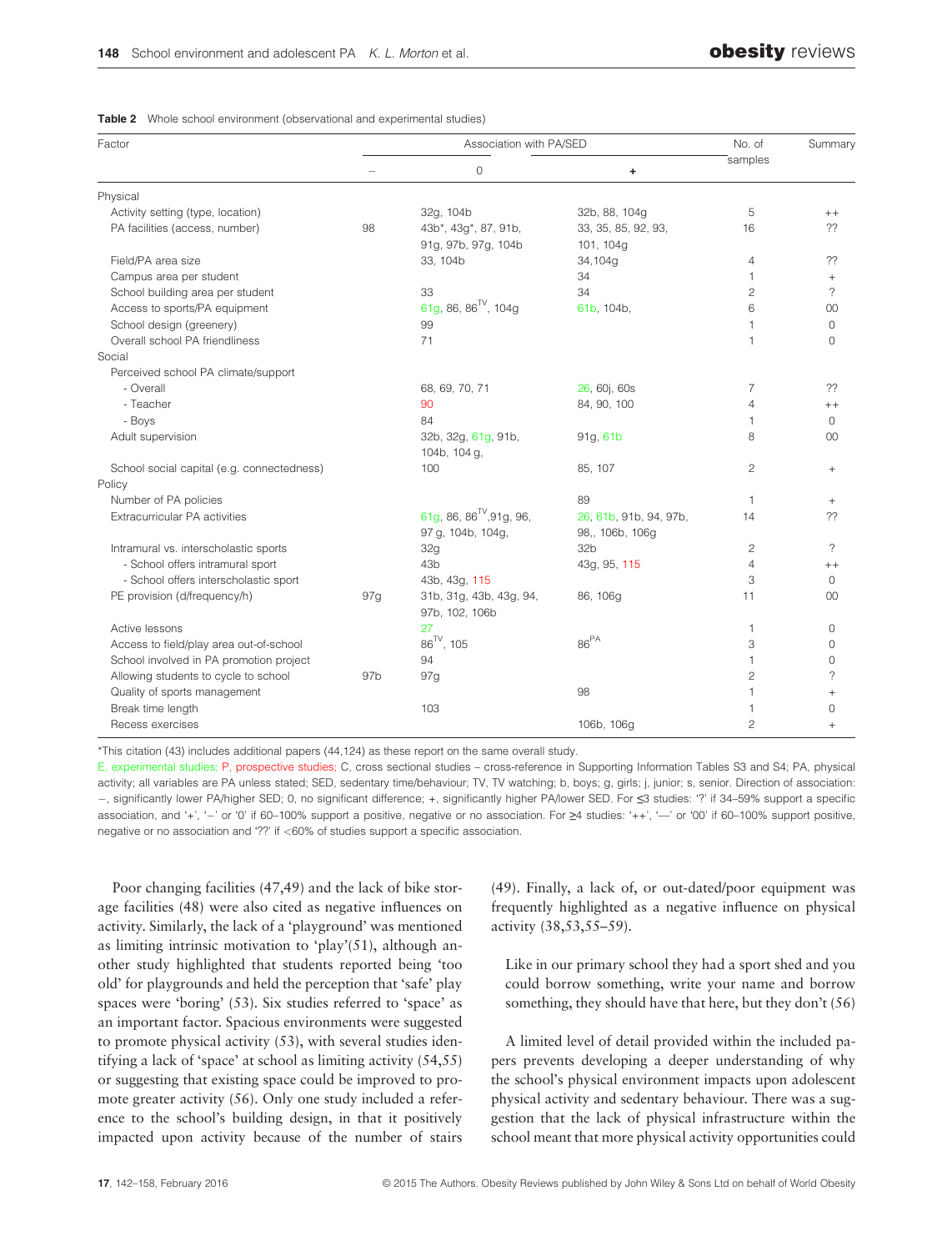#### Table 3 PE environment (observational and experimental studies)

| Factor                                    | Association with PA/SED |                 | No. of                           | Summary        |                          |
|-------------------------------------------|-------------------------|-----------------|----------------------------------|----------------|--------------------------|
|                                           |                         | $\circ$         | $\begin{array}{c} + \end{array}$ | samples        |                          |
| Physical                                  |                         |                 |                                  |                |                          |
| PE lesson location                        |                         | 111             |                                  | $\overline{1}$ | $\mathbf{0}$             |
| Size of instructional area                |                         |                 | 111                              | 1              | $^{+}$                   |
| Indoor vs. outdoor lesson                 |                         | 36              | $36$ SED                         | $\overline{c}$ | ?                        |
| Social                                    |                         |                 |                                  |                |                          |
| 'PA promotion teaching behaviours' *      |                         | 61g, 112        | 61b, 120                         | 2              | ?                        |
| 'Teacher influence' <sup>†</sup>          | 108                     |                 |                                  | 1              |                          |
| Social support                            |                         |                 | 114                              | 1              | $^{+}$                   |
| Positive feedback                         |                         |                 | 119                              |                |                          |
| Provision of choice                       |                         |                 | 25, $25^{SED}$                   | 2              |                          |
|                                           |                         |                 | 121                              |                |                          |
| Active supervision                        |                         |                 | 123                              | 1              | $\overline{+}$           |
| Transformational teaching behaviours      |                         |                 | 117                              | 1              | $\ddot{}$                |
| Psychological need support (autonomy,     |                         |                 | 76                               | 1              | $^{+}$                   |
| competence and relatedness support)       |                         |                 |                                  |                |                          |
| - Autonomy support                        |                         |                 | 29, 72, 74, 75, 116, 118, 122    | 7              | $++$                     |
| - Relatedness support                     |                         |                 | 74                               | 1              | $^{+}$                   |
| Motivational climate                      |                         |                 |                                  |                |                          |
| - Perceptions of learning/mastery climate |                         | 109             | 28, 30, 73, 113, 116             | 5              | $++$                     |
| - Perceptions of performance climate      |                         | 30, 109, 116    |                                  | 3              | $\circ$                  |
| Policy                                    |                         |                 |                                  |                |                          |
| State policies                            |                         |                 |                                  |                |                          |
| - PE requirement binding                  |                         | 110b, 110g      |                                  | 2              | $\circ$                  |
| - PE goals set                            |                         | 110g            | 110b                             | $\overline{c}$ | $\overline{\phantom{0}}$ |
| - Schools must offer PE                   |                         | 110b, 110g      |                                  | 2              | $\mathbf{0}$             |
| - School give PE test                     |                         | 102, 110b, 110g |                                  | 3              | 0                        |
| - PE exemption for sport                  |                         | 110g            | 110b                             | $\overline{c}$ | ?                        |
| - PE exemption for other reason           |                         | 110b, 110g      |                                  | $\overline{c}$ | $\Omega$                 |
| Single sex vs. co-ed                      |                         | 37b, 37g, 77    |                                  | 3              | 0                        |
| PE class size                             | $36,36^{\rm SED}$       | 111             |                                  | 3              |                          |
|                                           |                         |                 |                                  |                |                          |

\*This includes teaching behaviours assessed by the SOFIT observational tool (feedback, prompts/cueing/demonstration/out of class PA promotion/no PA promotion).

† This includes role-modelling, social support and social influence.

E, experimental studies; P, prospective studies; C, cross sectional studies – cross reference in Supporting Information Tables S3 and S4; PA, physical activity; all variables are PA unless stated; SED, sedentary time/behaviour; b, boys; g, girls. Direction of association:  $-$ , significantly lower PA/higher SED; 0, no significant difference; +, significantly higher PA/lower SED. For <sup>≤</sup>3 studies: '?' if 34–59% support a specific association, and '+', '' or '0' if 60–100% support a positive, negative or no association. For ≥4 studies: '++', '—' or '00' if 60-100% support positive, negative or no association and '??' if <60% of studies support a specific association.

simply not be offered (i.e. the physical environment limits the policies that can be established) (46). Moreover, there were suggestions that the lack of equipment available meant that students had nothing to do at break times (60), that poor facilities undermine intrinsic motivation in PE (52) and that the school's existing space possesses a greater number of 'sedentary rather than physical activity opportunities' ([53 p. 12]).

…we always hang out in the student lounge…because there is a plasma TV and you watch all the music videos and stuff (53)

### Summary (mixed study synthesis)

Taken together, this review provides support for the importance of specific settings for physical activity within schools. That is, it may not be the number of or access to facilities in general that is of importance, but rather the availability of specific facilities that are perceived as adequate and accessible by students. The importance of sufficient space (in the PEspecific environment and at the whole school level) was also considered important for physical activity, as highlighted in the quantitative and qualitative studies. A lack of equipment (or poor quality equipment) was discussed in several qualitative studies as a prominent barrier to physical activity at school; however, the findings from the quantitative studies indicate that this may be most relevant for boys. The qualitative evidence highlighted the dominance of physical features that might encourage sedentary behaviour, but this has yet to be tested quantitatively. Furthermore, the qualitative studies indicate that the influence of the physical environment on physical activity is a complex process, which also closely ties to the school's policy environment (i.e. whether the school allows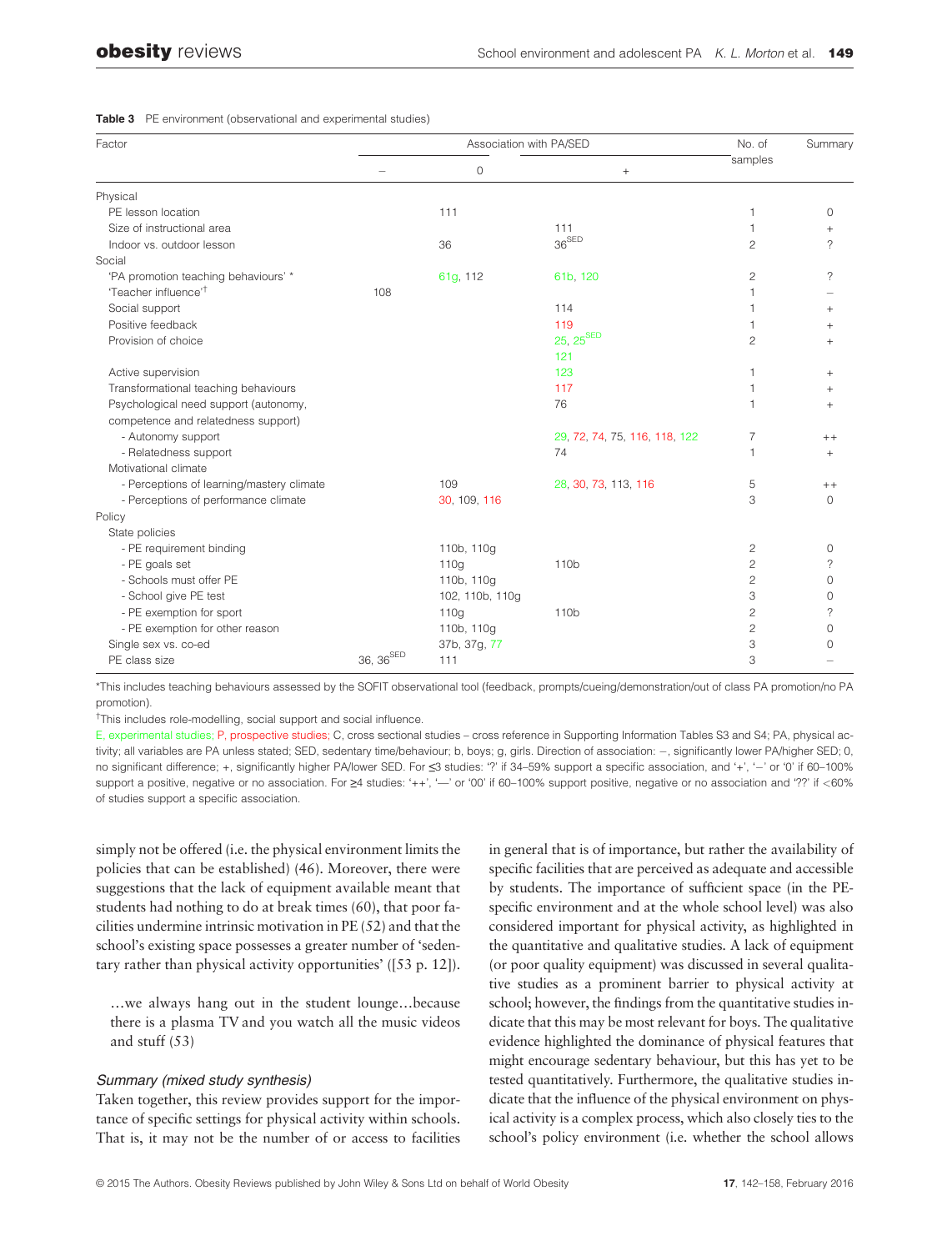access to the facilities). If a school with excellent equipment and multiple facilities does not provide (extra-curricular) opportunities for these to be utilized, the impact of the physical features on adolescent physical activity is likely to be compromised.

### Social environment

### Quantitative studies

Thirteen observational studies and two experimental studies investigated a total of five unique social environmental factors pertaining to the whole school environment (Table 2); three were studied four or more times. The 'perceived overall school physical activity climate/support' showed an indeterminate association, whereas a whole school's 'social capital' (e.g. how connected individuals feel to their school) showed a potentially positive association. Interestingly, 'perceived teacher support' showed a consistent positive association, but 'adult supervision' consistently showed no association. Two experimental studies included social environmental intervention components as part of wider environmental strategies. The first focussed on changing PE teaching behaviours and increasing levels of supervision (61), whereas the second focused on changing the school's social environment through provision of training to empower members of the school community (adults and youth) to create school environments that promote physical activity (26). Here, a positive social environment was characterized by fostering 'connection', 'autonomy', 'skill building' and 'healthy norms'. Both showed positive effects on physical activity, albeit only in boys in the first instance.

Within the PE environment, fourteen observational and eight experimental studies investigated a total of 11 social environmental factors (Table 3), all broadly related to the PE teacher's behaviour. Two of these factors were studied four or more times. 'Motivational climate' refers to the climate created within the lesson (by the teacher), which can either be 'mastery' focussed (e.g. students perceive they are rewarded for learning and improvement) or 'performance' focussed (e.g. students perceive they are rewarded for superior performance over others) (62). A mastery climate was consistently associated with greater activity, both within and outside of PE. Related to this, teacher 'autonomy support' (e.g. teacher provides support for self-initiation, choice, independent problem-solving and involves the student in decision making) and 'provision of choice' within PE also showed consistent associations with physical activity and sedentary time. Other aspects of PE teacher behaviours were assessed in single studies; most showed positive associations with physical activity.

#### Qualitative studies

Eighteen qualitative studies discussed features of a school's social environment in relation to physical activity and

sedentary behaviour. Factors that were highlighted as important included the school's ethos and culture surrounding physical activity, the school and PE 'climate' and specific PE teaching behaviours.

The most prominent theme to emerge was the negative influence of a competitive ethos or competition-focussedclimate  $(39,45,54,56-58,63,64)$  or simply the 'seriousness' of participation' (58). It was suggested that this can reduce participation, especially for girls and/or students of lower athletic ability (54). In one study, teachers reported that there was a desire to encourage elite performance and raise the profile of the school through sporting excellence.

As a teacher in lessons I think you want maximum [participation], but outside of lessons and the development of talent, I think you want to go elitist. So it's a bit of, that old dilemma. (45)

The wider culture of the school surrounding physical activity was discussed in several studies. In one study, students, teachers, principals and parents recognized that how a school approached the notion of physical activity had an important impact on how active the people in the school were. As one teacher reported:

…the whole school atmosphere, I think it really does promote and want kids to be involved [with physical activity].... (39)

The wider school culture was also discussed in terms of the level of priority given to physical activity. In one study, heads of PE and heads of school year discussed how their schools undervalued physical activity, as demonstrated through a lack of volunteering by other staff to support extracurricular opportunities and teachers being 'unwilling to give up their time at either lunch time or after-school' (45). Another study discussed how PE is given a much lower priority than other 'academic subjects'. This (coupled with poor funding and scarce resources) forces programmes to compete against each other, which ultimately degrades the school culture surrounding physical activity (39).

Students in one study reported that being active at break and lunch time was not part of their school culture. This differed from primary school in which a culture of 'play' was supported.

Cause no-one really does it like….all the boys… they used to play football but now none of them do so no one really runs about or anything. More people just sit there and talk. (63)

Another prominent theme is related to teacher behaviours (39,46,48,50,55–57,64). Findings consistently supported the importance of teachers providing encouragement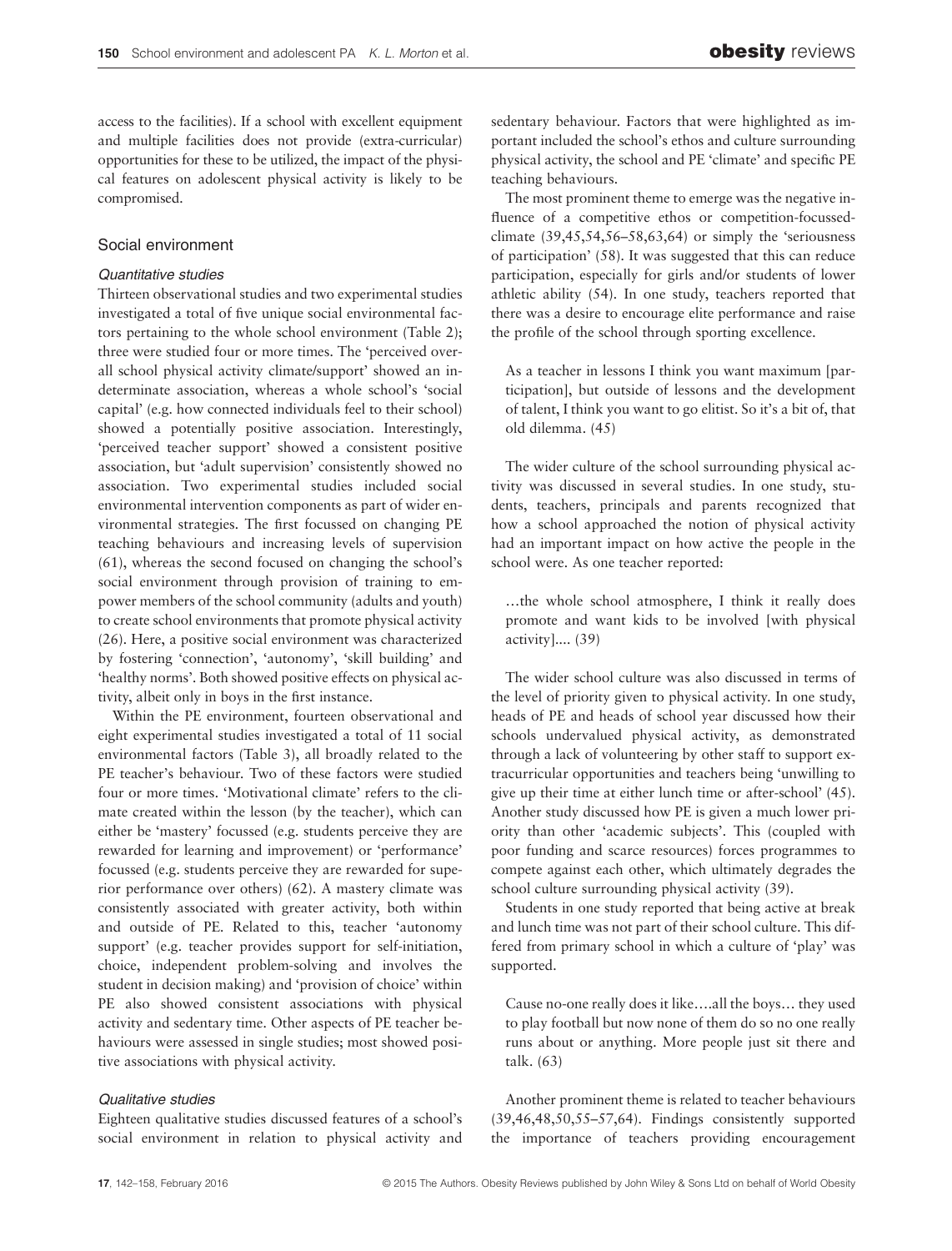(39,46,59) and support for physical activity (55,59). Role modelling (39,48,50,55,56) was also highlighted as an important teacher behaviour. For example, one study, focused on active travel, reported that students felt that their teachers did not put into practice what may have been emphasized in lessons:

Basically all the teachers use their cars . . . our teacher when she goes to [local shop], that's right over there, during school time she always takes the car (48).

Some qualitative studies focussed exclusively on the PE environment. PE teacher's behaviours were discussed in several studies (51,52,65,66), and the findings consistently highlighted the importance of several behaviours for facilitating motivation and participation within PE and involvement in physical activity in general. These included role modelling PA (i.e. actively taking part in lessons), encouragement and enthusiasm, caring and supportive behaviours and positive feedback (65,66):

Miss G did influence my positive attitude towards PE because she was my first PE teacher in high school and really gave me her support [following an injury]… (65).

Teaching behaviours closely tie to the perception of the PE class climate, which also was discussed. Specifically, students in some studies reported a climate that had little emphasis on learning and improvement, in which attention is given to the most competent students and praise was only provided when students outplayed their peers (52). In different studies, some students (especially males) reported that the 'competition' element in PE was a positive and motivating factor for participation. Although females commented on positives of competition, they also discussed negative aspects, such as removing the 'fun' from activity (66), especially if the boys became "overly competitive" (67). Students reported that they would like teachers to make them feel more involved and give students more choice (40,52); one study reported how girls restricted their engagement with PE when they perceived it as being gendered, unwelcoming to their participation and thus, not a choice (40). In a different study, female students reported that PE grading systems that focus on effort rather than skill increases effort and participation in PE (67).

Several hypotheses were raised that allow us to develop a deeper understanding of why the school's social environment impacts on physical activity and sedentary behaviour. As reported by MacQuarrie and colleagues (39) 'placing higher value on athletic elitism can fracture the student population into subgroups, whose sense of belonging will vary depending on how much they feel they are important and connected to the school. Student judgements of belonging are core to motivating students' involvement in physical activity' (p. 269). In separate studies, students also reported being put off by the focus on competition over participation and enjoyment (56), and that the use of exercise as punishment (often a feature of a 'performance-focussed' climate) induces feelings of anger and injustice, lowering motivation rather than increasing effort (52). In contrast, a PE teacher's transformational leadership was believed to positively influence PE-related beliefs, motivation and attitudes (e.g. enjoyment), PE teacher satisfaction and motivation to engage in out of school activities (65).

### Summary (mixed-studies synthesis)

The majority of the quantitative studies that focus on the school's social environment are confined to PE settings. However, the qualitative research indicates that the whole school environment is crucial, beyond what happens in PE lessons. Interestingly, the cross-sectional studies that examined the school's overall support and/or climate for physical activity demonstrated an indeterminate association with physical activity. It is important to note that there was considerable variability in the exposure measures for school support and climate for physical activity. For example, measures to assess the school physical activity environment included measures of (girls') perceptions of teachers and boys influence on physical activity within the school (68,69), the school's encouragement for PA (70) and overall teacher values surrounding physical activity (71). The inconsistent definition and measures of the school's social environment surrounding physical activity promotion makes it difficult to compare consistently across studies. Interestingly, one experimental study that focused on changing the wider social environment (relating to physical activity) demonstrated effectiveness (26). The focus of the intervention was on empowering students and adults at the school to create active opportunities. As reported in a qualitative paper, 'the extent to which a school involves everyone from students through to administration in the planning and carrying out of ways to engage everyone in active lifestyles, the stronger the school culture on the promotion of physical activity' (39) (p. 268). Taken together, the findings highlight the importance of wider school support and involvement in establishing a school culture that promotes physical activity for all, not just the competent and active students.

Within the PE-specific environment, consistent support across quantitative and qualitative studies was shown for the importance of the class climate (e.g. a mastery/learning focused environment rather than a competitive environment) and PE teacher behaviours (e.g. autonomy supportive behaviours such as allowing students to make decisions, role modelling, support and encouragement for physical activity). A variety of mechanisms have been explored within the studies of the PE environment. For example, the impact of the PE environment (and PE teacher behaviour) on physical activity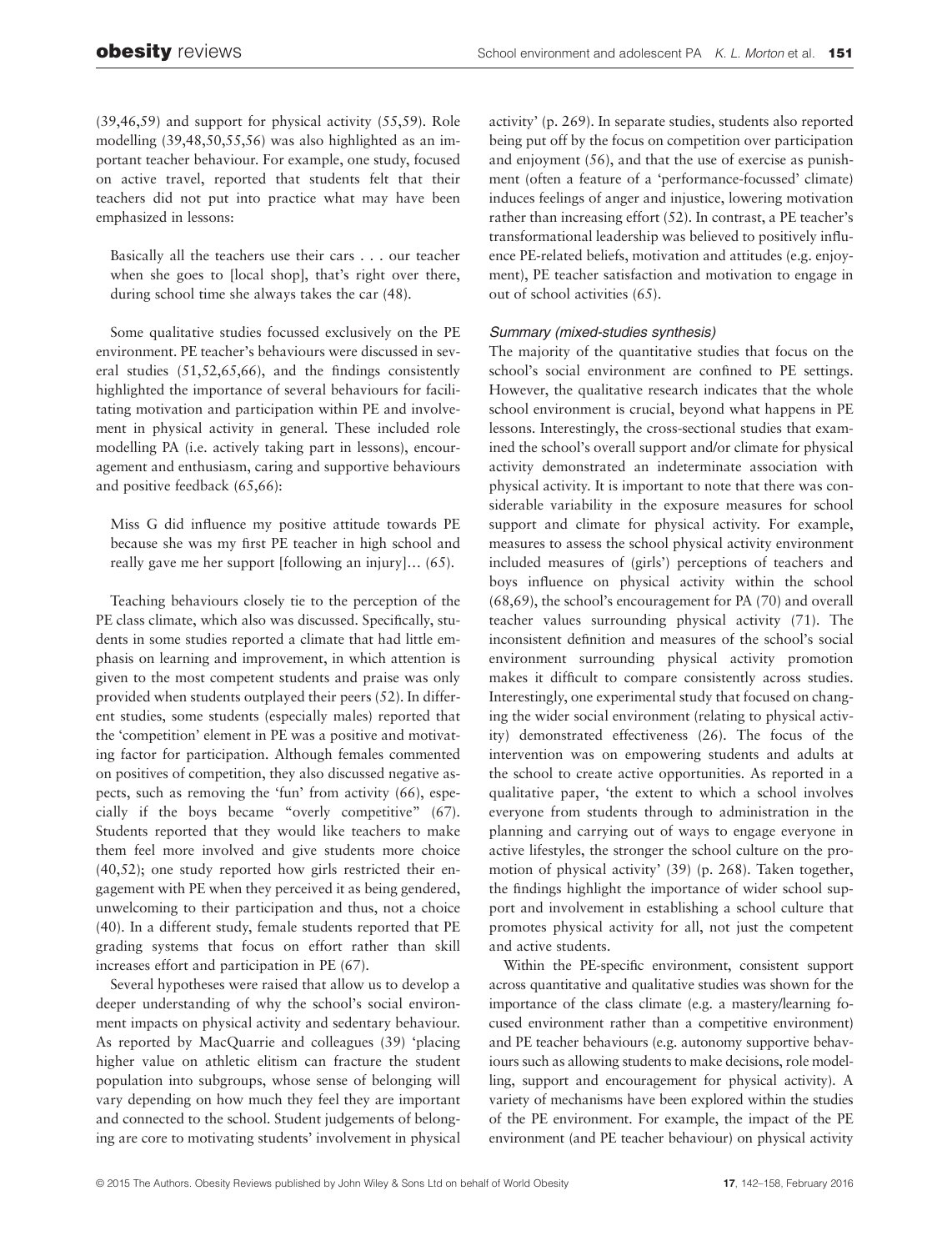is mediated by several psychosocial variables, including (but not limited to) autonomous motives/intrinsic motivation (72–76) and a range of 'efficacy' beliefs such as increased self-efficacy (26,30) and increased proxy efficacy (i.e. the extent to which students feel confident to get others to act on their interests to create supportive environments) (26). These findings closely reflect the qualitative evidence relating to how and why the PE teacher behaviours impacted (either positively or negatively) upon their involvement in PE.

### Policy environment

### Quantitative studies

Sixteen observational and three experimental studies investigated factors related to the whole school's policy environment. Of the 13 factors investigated (Table 2), only three were studied four or more times. 'PE provision' was consistently not associated with physical activity, whereas offering 'extracurricular activities' showed an indeterminate association. However, there was a suggestion that the latter may be more important for boys than girls, with three out of the four studies conducting stratified analyses showing a positive association in boys only. Studies investigating schools' policies about 'intramural versus interscholastic sports participation' showed that intramural sport was consistently associated with physical activity, whereas interscholastic sport showed no association. Of the factors studied less frequently, only 'number of physical activity policies', 'quality of sports management' and 'recess exercises' were potentially positively associated with activity, all other factors showed no or an indeterminate association.

All three 'whole school' experimental studies included policy components. Two focused on the implementation of organized activities/after-school programmes as part of a wider intervention; both demonstrated positive effects on physical activity outcomes (26,61). The third examined the impact of provision of active lesson content (implementing typical classroom tasks during brisk walking) (27). It showed no effect on self-reported activity, although improvements in cholesterol and glucose levels were observed.

Four observational studies and one experimental study investigated factors that were related to the PE lesson's policy environment (Table 3), reporting on 10 distinct factors. Of these, eight were studied in one single study, all showing no or indeterminate associations across boys and girls. 'PE class size' showed a potentially negative association indicating that students were less active and more sedentary in larger PE classes, whereas offering 'single sex as opposed to co-educational PE' appeared not to be associated with physical activity. This latter finding was confirmed by an experimental study (77), which showed that both boys and girls were similarly active during single-sex and combined games-play lessons.

# Qualitative studies

Features of the school's policy environment were discussed in almost all (22) of the 25 included qualitative studies. The majority focused on the provision of opportunities to be active during the school day. Studies highlighted the lack of opportunities for physical activity (59), poor range of sporting options for girls (64) or a lack of extracurricular sport for all (54,58) as barriers to physical activity. This was specifically attributed to a lack of physical infrastructure and equipment in one study (54). Students also reported the need for more non-competitive activities (38,47,54,56) and emphasized participation rather than competition and exclusion (56).

Make it easier to get on the teams. You don't . . . really want to have competitiveness or otherwise half the kids won't do it. But you want to address certain kids, let them know that it's great, it's healthy for you. It's fun to get on a team (54)

Some of the studies discussed the policies that limit physical activity during breaks. These included policies on which grades get to participate in outdoor recess (78), rules about accessing equipment during break times (38,53,56) and regulations regarding access to physical activity facilities during breaks and out-of-hours/after-school (usually because of no supervision) (49,53,55). In one study, middle school teachers reported that open gym policies had positive effects on participation, although this appeared to benefit boys the most (54). Interestingly, adolescents in a separate study highlighted that too much supervision negatively impacted physical activity (53).

If there were too many teachers around, you wouldn't be able to do anything, so it would be boring (53)

Active travel-related policies were discussed in two studies (48,54). One study highlighted that unsupervised active transport was generally discouraged because of a perception of 'stranger danger' and by the school's not providing crossing-guards ('lollipop man/lady') (54). In another study, participants emphasized the need for cycle proficiency training and reward/incentive policies for students to promote active travel (48). The notion of schools implementing a rewards system for students being active was also mentioned elsewhere (59). Other wider school policies that created barriers to physical activity included physical activity uniforms (particularly for girls and related to body image concerns) (64), amounts of homework (78) and school scheduling that leaves students too tired or busy for physical activity (55,56). However, in a different study, school scheduling was described (by a school principal) as being key to 'crafting a culture of physical fitness' (39) (p. 267):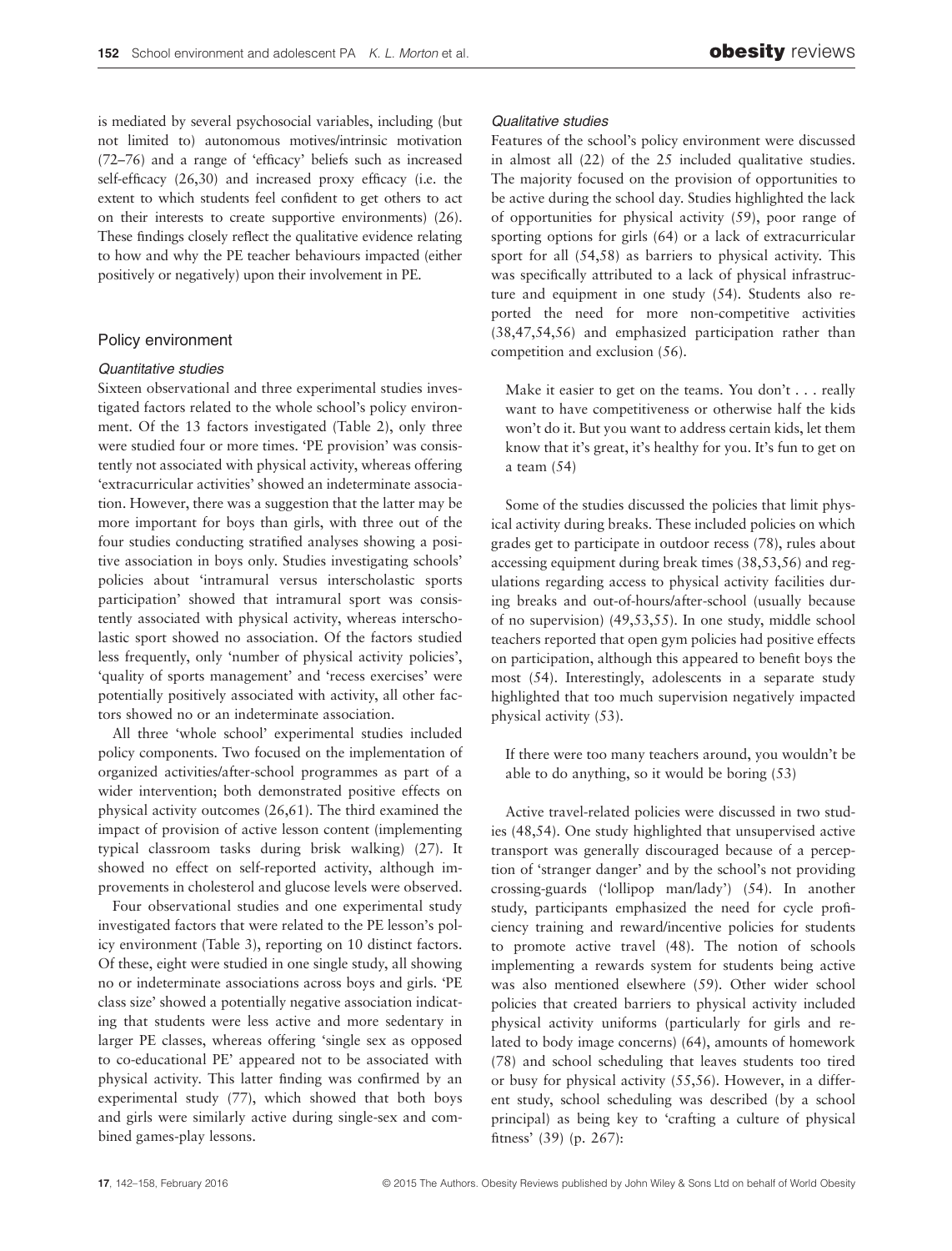It was built right into the program when the school was designed and the timetable was organized to facilitate intramurals. (39)

Scheduling was also discussed in relation to PE, with one study highlighting that timetabling (avoid repetition of scheduling) PE class at the end of the day would facilitate participation in girls (47), because of their reluctance to change earlier in the day and worries about appearance. Students (and PE teachers) additionally perceived that they simply do not acquire enough PE (45,47,49,52,57,78). Issues discussed included only requiring PE in certain grades in certain semesters (78), 'active' PE time taken up by taking notes and learning and large class sizes influencing PE quality (reported by parents) (38). Policies that allow exemptions for PE may be an additional barrier to learning and participation in PE (41,56). Students suggested there should be more consequences for avoiding PE as they believed some pupils took advantage of this situation (56). Students, parents and schools believed that excuse notes provided a legitimate means to disengage from PE (40). This reinforces the perception that PE does not hold much value or priority. One teacher reported:

…often the parents' experience of PE is take a note and you are excluded. The hard thing is that as well as changing the pupils' perception of PE…for PE in schools to change, you know the parents need to be brought up to date as well… and again you're fighting the 'PE isn't important' status in schools (41).

The notion of separating classes by gender (39,40,47,67) or ability (39) showed mixed opinions. Parents (47) and PE teachers (39) noted that separating class by gender would facilitate participation for girls. In contrast, adolescent girls were positive about co-educational PE and felt that the interaction with boys fostered participation (effort) and skill development (40,67). However, they reported negative feelings about co-participation when boys created physically or emotionally unsafe learning environments (67). In a study of students identified as 'motivated' for PE, a desire for groups of similar ability was expressed (52).

In terms of developing a deeper understanding of why the school's policy environment impacts on physical activity, some papers provided additional insights. One argued that intramural activities helped to create an atmosphere of playfulness, encouraged those who do not want to take part in organized sports and signified the value of physical activity in the school (39). Generally speaking, school policies have the potential to create a school environment signalling that physical activity is important and a priority, or (as in most cases) that physical activity is not important and undervalued.

### Summary (mixed-studies synthesis)

Features of the policy environment were the most frequently discussed feature of the school environment within the qualitative studies. School policies appear to influence physical activity indirectly, mostly via the school's social environment to create a wider 'culture' of physical activity within the school. Several aspects of the school's policy environment highlighted in the qualitative studies were largely unexplored in the quantitative studies. These include the school's active travel policies (including incentives/rewards policies), uniforms and break time specific physical activity rules and regulations. The impact of only providing intramural sports opportunities has not been explored experimentally, and the support identified in both the observational quantitative and qualitative evidence suggests this may be a worthwhile avenue. Interestingly, whereas the (limited) amount of PE was highlighted as a barrier to activity in qualitative studies, the observational evidence consistently showed no association. The overall evidence also highlighted that whether coeducational or single-sex PE is beneficial is highly dependent on the wider learning environment (i.e. the social environment); specifically whether girls feel supported in their participation and comfortable with their skill level. Qualitative findings highlighted the interaction between the policy (i.e. co-educational PE) and the social environment created in the PE class (i.e. motivational climate) and also emphasized the quality not quantity of PE. Taken together, the findings indicate a lack of independence and empowerment of the students, which is both encouraged by the school (e.g. through restrictive rules and regulations) and ultimately perceived by the students, thus negatively impacting upon their physical activity within school.

# Final synthesis and discussion

By applying a mixed-studies approach and an inclusive definition of the school environment, we have been able to provide a comprehensive overview of the evidence on school-environmental characteristics and adolescent physical activity and sedentary behaviour. Across the multiple forms of evidence, consistent support was found for (a) the importance of activity settings within school for physical activity, (b) the creation of a 'culture' of physical activity within the school, (c) teaching behaviours that support a positive climate for physical activity promotion, both within PE and beyond (e.g., role modelling, enthusiasm for physical activity and social support for physical activity) and (d) availability of intramural opportunities for all students.

In addition to those consistently supported, a multitude of other environmental factors have been explored. Several school-environmental factors were highlighted in the qualitative evidence, yet remain untested quantitatively, such as school policies relating to school uniforms, break time (recess) rules and regulations (e.g. compulsory outdoor time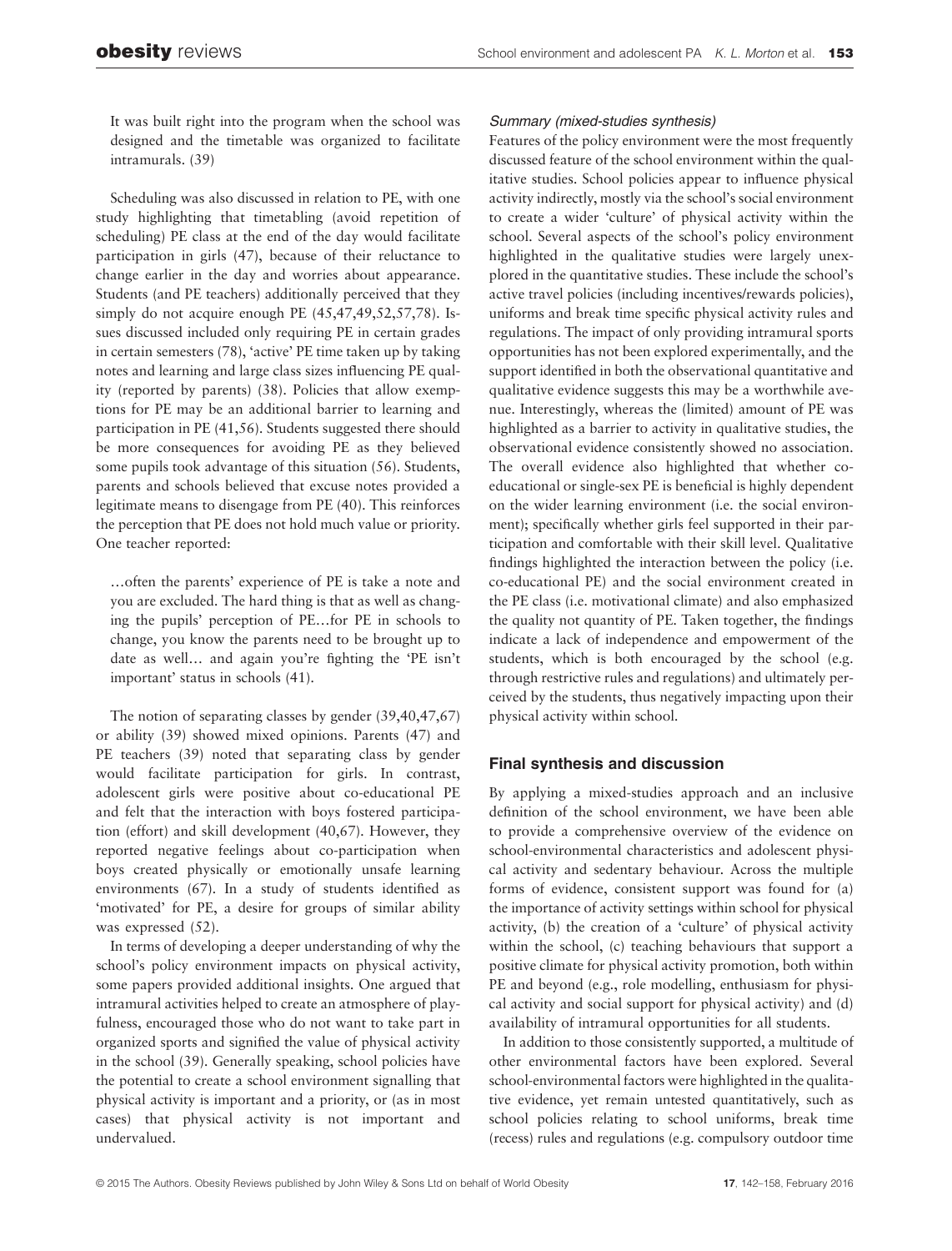or unsupervised access to equipment and facilities) and school active travel policies (e.g. incentives/rewards policies). The qualitative evidence also emphasized the importance of overall school connectedness/cohesion (i.e. how connected student's feel to the school and their sense of belonging) and how the overall ethos and culture of the school influences student physical activity (demonstrated via supportive polices such as intramural opportunities and an ethos of inclusion rather than 'elitism'). The influence of the wider school climate was explored in one RCT (26) with positive effects on physical activity. In light of the importance of the school's wider social environment identified in the qualitative evidence, there is a clear need for further experimental evidence examining the effect of modifying the school's wider social environment through the implementation of physical activity-supportive policies. It also indicates a wider barrier to change within the school environment, in that features of the school's environment that are relevant to physical activity (and health more broadly) are seen as only applicable to PE settings. This finding is echoed in a recent review of Health Promoting School's initiatives; the emphasis on academic subjects (and the corresponding low value placed on health initiatives) and lack of wider institutional support are cited as major barriers to implementing physical activity initiatives that target the wider school environment (13).

The inclusion of qualitative evidence helped shed light on relatively mixed quantitative findings, specifically through highlighting the complexities that exist when considering how the school environment impacts upon physical activity. That is, it appears to be the combination and interaction of school-environment factors that influence adolescent physical activity, rather than a single characteristic of the school. For example, although adequate facilities and equipment are considered important for physical activity promotion, if the wider school policies do not encourage and support the use of these by all students, the overall impact on physical activity is likely to be negligible. Furthermore, the arguments for and against co-educational versus single-sex PE policies highlighted in the qualitative studies appear to relate more to the motivational climate within the lesson and how supported students feel (e.g. through various teaching behaviours) rather than simply whether a lesson is single sex or co-educational.

Across the quantitative and qualitative research, very limited attention has been given to how the school environment may promote or inhibit engagement in sedentary behaviours. In view of emerging evidence that sedentary behaviour may have independent health effects in young people (79), this is a topic worthy of further study. Schoolenvironment interventions that seek to shift the distribution of activity intensity over the day may be more effective than a single focus on physical activity of a prescribed intensity (80). This argument, as well as increasing the frequency of interruptions to sedentary time, has been presented in other

papers (81). This may require the development of novel intervention strategies (for adolescent populations) such as implementing activity breaks in class, the delivery of active lessons and changes to the classroom environment – all of which are under-represented in the present review.

In recent years, studies in primary schools have successfully implemented changes to the school layout or classroom design, in order to 'nudge' pupils to walk more or substitute sitting with standing, regardless of demographic characteristics and motivation. For example, standing desks show some promising evidence for increasing calorie expenditure (82). Furthermore, building a new type of 'activity permissive' school environment designed specifically to encourage an active learning environment also showed promising results (83). Although innovative approaches to increasing physical activity and reducing sedentary behaviour in the school environment are being developed and tested, the evidence is largely confined to primary school settings. Whether these types of strategies are feasible, acceptable or effective for adolescent populations is unknown and worth exploring in future studies.

Lastly, feasibility and sustainability of intervention strategies are heavily influenced by their cost and cost-effectiveness. Our search did not yield any results relating to the cost or cost-effectiveness of the interventions. This limits the learning that can be applied in terms of appropriate directions for future studies and is an important area of future research. Furthermore, aside from a very small number of studies that examined differential effects based on gender, there was no examination of socio-economic inequalities and the role of the environment (or environmental interventions) across different socio-economic groups. It is important that schoolenvironment interventions to increase physical activity have the potential to reach individuals irrespective of individual characteristics or social circumstances.

A limitation of this review is that by only including studies that had a physical activity and sedentary behaviour outcome, we potentially missed a number of interventions that could potentially increase physical activity, but only included education or health-related measures within their study. Although this review focused on physical activity and sedentary behaviour as the primary outcomes, it is important to note that none of the quantitative studies included any education-focussed outcomes, such as concentration, cognitive functioning or behaviour in the classroom in addition to measures of physical activity. Furthermore, only one experimental study included wider health-related outcomes (beyond anthropometry) (27).

# Future directions for creating active school environments for adolescent

With the exception of a very small number of experimental designs predominantly focussed on PE, there have been few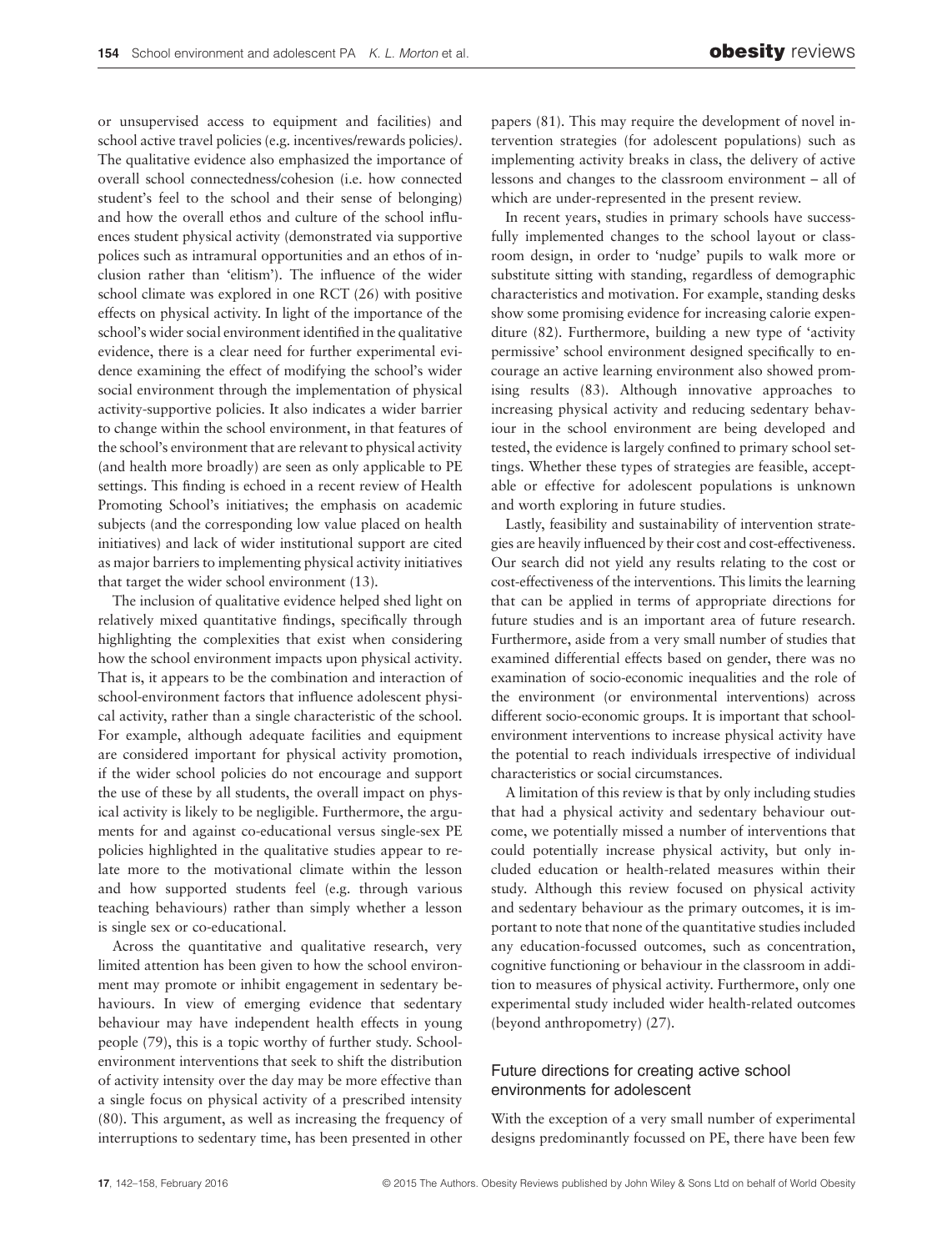attempts to modify adolescent's school environment. Future directions should include the development and testing of approaches identified in this review, through implementing a range of policies and addressing a wider cultural shift in relation to the priority given to physical activity within the school.

Future studies should also adopt rigorous outcome measures (objective where possible), include long term follow-up, and assess cost-effectiveness and relevant process measures that enable a deeper understanding of the mechanisms of effect. Natural experimental studies may also be useful to explore the effects of approaches not suited to RCT designs (e.g. to examine modifications to outdoor design). It is imperative that intervention studies include assessments of behavioural, health and educational outcomes where possible, thus speaking to policy makers in health and education sectors alike. Mixedmethods studies are appropriate for developing a further understanding of what works, for whom and in what contexts.

# Conclusions

In order for the 'school environment' to be become a meaningful construct, it is important that researchers developing school-based interventions recognize the importance and complexities of the environmental factors that can influence physical activity and sedentary behaviour. Approaches to increase physical activity or reduce sedentary behaviour within schools should address the multiple layers of school environment and how features of the school's physical, social and policy environment interact and influence each other to shape physical activity behaviours.

# Conflict of interest statement

No conflict of interest was declared

### Acknowledgements

This report is an independent research commissioned and funded by the Department of Health Policy Research Programme (opportunities within the school environment to shift the distribution of activity intensity in adolescents, PR-R5-0213-25001). The views expressed in this publication are those of the author(s) and not necessarily those of the Department of Health. This work was also supported by the Medical Research Council [Unit Programme number MC\_UU\_12015/7] and the Centre for Diet and Activity Research (CEDAR), a UKCRC Public Health Research Centre of Excellence. Funding from the British Heart Foundation, Economic and Social Research Council, Medical Research Council, the National Institute for Health Research and the Wellcome Trust, under the auspices of the UK Clinical Research Collaboration, is gratefully acknowledged.

# Supporting information

Additional Supporting Informationmay be found in the online version of this article, http://dx.doi.org/10.1111/obr.1235

Table S1. Search strategies.

Table S2. Quality assessment tool.

Table S3. Overview of quantitative studies.

Table S4. Overview of qualitative studies.

### References

1. Ekelund U, Luan J, Sherar LB, Esliger DW, Griew P, Cooper A. Moderate to vigorous physical activity and sedentary time and cardiometabolic risk factors in children and adolescents. JAMA 2012; 307: 704–712.

2. Biddle SJH, Asare M. Physical activity and mental health in children and adolescents: a review of reviews. Br J Sports Med 2011; 45: 886–895.

3. Singh A, Uijtdewilligen L, Twisk JWR, van Mechelen W, Chinapaw MJM. Physical activity and performance at school: a systematic review of the literature including a methodological quality assessment. Arch Pediatr Adolesc Med 2012; 166: 49–55.

4. Corder K, Sharp SJ, Atkin AJ et al. Change in objectively measured physical activity during the transition to adolescence. Br J Sports Med 2015; 49: 730–736.

5. Whitt-Glover MC, Taylor WC, Floyd MF, Yore MM, Yancey AK, Matthews CE. Disparities in physical activity and sedentary behaviors among US children and adolescents: prevalence, correlates, and intervention implications. J Public Health Policy 2009; 30(Suppl 1): S309-S334.

6. Brodersen NH, Steptoe A, Boniface DR, Wardle J. Trends in physical activity and sedentary behaviour in adolescence: ethnic and socioeconomic differences. Br J Sports Med 2007; 41: 140–144.

7. Dobbins M, Husson H, DeCorby K, LaRocca RL. School-based physical activity programs for promoting physical activity and fitness in children and adolescents aged 6 to 18. Cochrane Database Syst Rev 2013; 2: CD007651.

8. Doak CM, Visscher TLS, Renders CM, Seidell JC. The prevention of overweight and obesity in children and adolescents: a review of interventions and programmes. Obes Rev 2006; 7: 111–136.

9. Marteau TM, Hollands GJ, Fletcher PC. Changing human behavior to prevent disease: the importance of targeting automatic processes. Science 2012; 337: 1492–1495.

10. Green LW, Richard L, Potvin L. Ecological foundations of health promotion. Am J Health Promot 1996; 10: 270-281.

11. Bonell C, Jamal F, Harden A et al. Systematic review of the effects of schools and school environment interventions on health: evidence mapping and synthesis. Public Health Res 2013; 1: 1.

12. Langford R, Bonell C, Jones H et al. The World Health Organization's Health Promoting Schools framework: a Cochrane systematic review and meta-analysis. BMC Public Health 2015; 15: 130.

13. Langford R, Bonell C, Jones H, Campbell R. Obesity prevention and the Health Promoting Schools framework: essential components and barriers to success. Int J Behav Nutr Phys Act 2015; 12: 167.

14. Harrison F, Jones AP. A framework for understanding school based physical environmental influences on childhood obesity. Health Place 2012; 18: 639–648.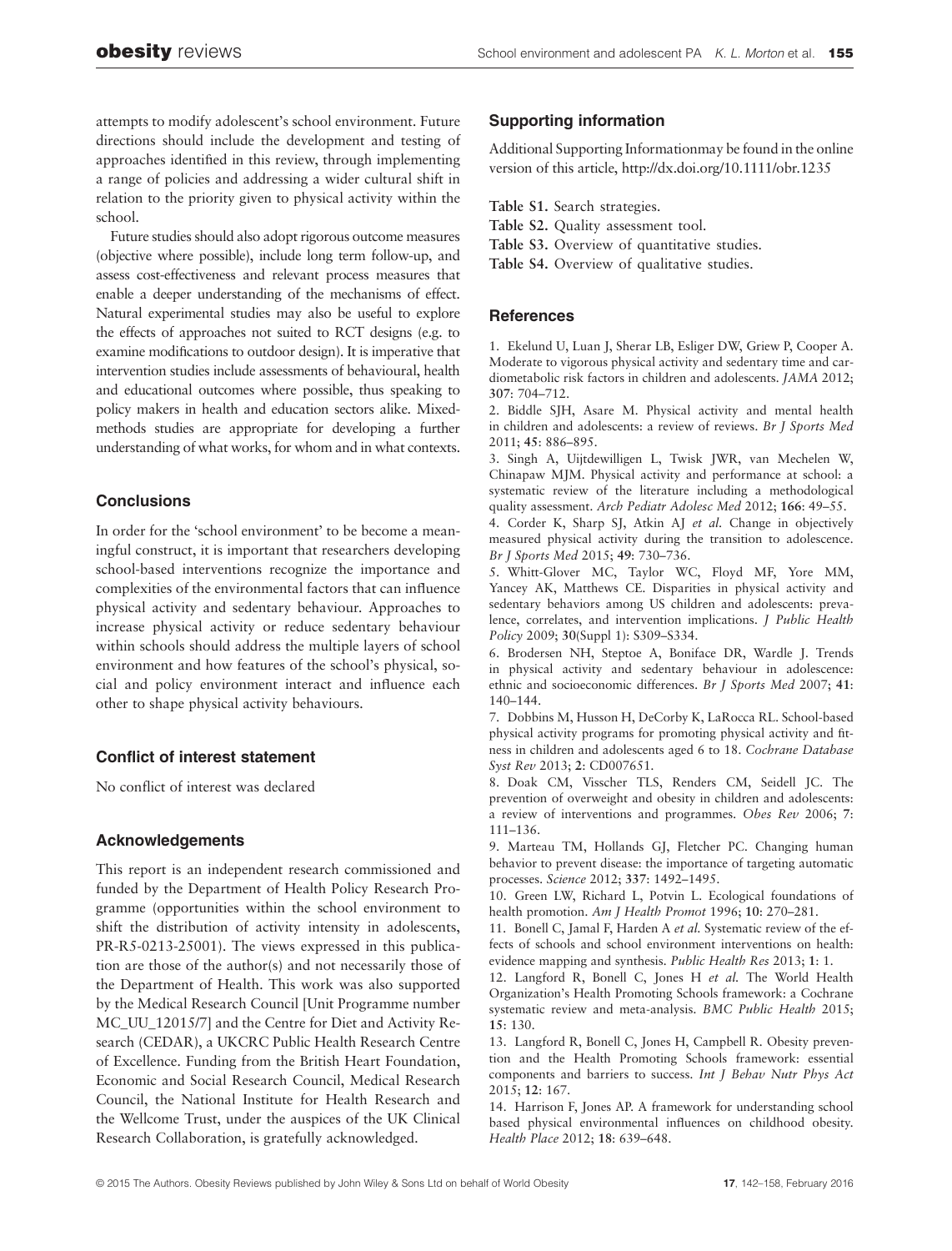15. Jago R, Baranowski T. Non-curricular approaches for increasing physical activity in youth: a review. Prev Med 2004; 39: 157–163.

16. Lagarde F, LeBlanc C. Policy options to support physical activity in schools. Can J Public Health 2010; 101(Suppl): S9–S13. 17. Escalante Y, García-Hermoso A, Backx K, Saavedra JM. Playground designs to increase physical activity levels during school recess: a systematic review. Health Educ Behav 2014; 41: 138–144.

18. Norris E, Shelton N, Dunsmuir S, Duke-Williams O, Stamatakis E. Physically active lessons as physical activity and educational interventions: a systematic review of methods and results. Prev Med 2015; 72C: 116–125.

19. Bonell C, Wells H, Harden A et al. The effects on student health of interventions modifying the school environment: systematic review. J Epidemiol Community Health 2013; 67: 677–681.

20. Robertson-Wilson JE, Dargavel MD, Bryden PJ, Giles-Corti B. Physical activity policies and legislation in schools: a systematic review. Am J Prev Med 2012; 43: 643-649.

21. Pluye P, Gagnon M-P, Griffiths F, Johnson-Lafleur J. A scoring system for appraising mixed methods research, and concomitantly appraising qualitative, quantitative and mixed methods primary studies in mixed studies reviews.Int J Nurs Stud 2009; 46: 529–546.

22. Sallis JF, Prochaska JJ, Taylor WC. A review of correlates of physical activity of children and adolescents. Med Sci Sports Exerc 2000; 32: 963–975.

23. Thomas J, Harden A, Oakley A et al. Integrating qualitative research with trials in systematic reviews. BMJ 2004; 328: 1010–1012.

24. Pluye P, Hong QN. Combining the power of stories and the power of numbers: mixed methods research and mixed studies reviews. Annu Rev Public Health 2014; 35: 29–45.

25. Lonsdale C, Rosenkranz RR, Sanders T et al. A cluster randomized controlled trial of strategies to increase adolescents' physical activity and motivation in physical education: results of the Motivating Active Learning in Physical Education (MALP) trial. Prev Med 2013; 57: 696–702.

26. Dzewaltowski DA, Estabrooks PA, Welk G et al. Healthy youth places: a randomized controlled trial to determine the effectiveness of facilitating adult and youth leaders to promote physical activity and fruit and vegetable consumption in middle schools. Health Educ Behav 2009; 36: 583–600.

27. Knox GJ, Baker JS, Davies B et al. Effects of a novel schoolbased cross-curricular physical activity intervention on cardiovascular disease risk factors in 11- to 14-year-olds: the activity knowledge circuit. Am J Health Promot 2012; 27: 75-83.

28. Cecchini JA, Fernandez-Rio J, Mendez-Gimenez A. Effects of Epstein's TARGET on adolescents' intentions to be physically active and leisure-time physical activity. Health Educ Res 2014; 29: 485–490.

29. Chatzisarantis NLD, Hagger MS. Effects of an intervention based on self-determination theory on self-reported leisure-time physical activity participation. Psychol Health 2009; 24: 29–48.

30. Gao Z, Lochbaum M, Podlog L. Self-efficacy as a mediator of children's achievement motivation and in-class physical activity. Percept Mot Skills 2011; 113: 969–981.

31. Cleland V, Dwyer T, Blizzard L, Venn A. The provision of compulsory school physical activity: associations with physical activity, fitness and overweight in childhood and twenty years later. Int J Behav Nutr Phys Act 2008; 5: 14.

32. Bocarro JN, Kanters MA, Cerin E et al. School sport policy and school-based physical activity environments and their association with observed physical activity in middle school children. Health Place 2012; 18: 31–38.

33. Cohen D, Scott M, Wang FZ, McKenzie TL, Porter D. School design and physical activity among middle school girls. J Phys Act Health 2008; 5: 719–731.

34. Cradock AL, Melly SJ, Allen JG, Morris JS, Gortmaker SL. Characteristics of school campuses and physical activity among youth. Am J Prev Med 2007; 33: 106–113.

35. Lubans DR, Okely AD, Morgan PJ, Cotton W, Puglisi L, Miller J. Description and evaluation of a social cognitive model of physical activity behaviour tailored for adolescent girls. Health Educ Res 2012; 27: 115–128.

36. McKenzie TL, Marshall SJ, Sallis JF, Conway TL. Student activity levels, lesson context, and teacher behavior during middle school physical education. Res O Exerc Sport 2000; 71: 249-259. 37. McKenzie TL, Prochaska JJ, Sallis JF, LaMaster KJ. Coeducational and single-sex physical education in middle schools: impact on physical activity. Res Q Exerc Sport 2004; 75: 444–447.

38. Goh YY, Bogart LM, Sipple-Asher BK et al. Using communitybased participatory research to identify potential interventions to overcome barriers to adolescents' healthy eating and physical activity. J Behav Med 2009; 32: 491–502.

39. MacQuarrie C, Murnaghan D, MacLellan D. Physical activity in intermediate schools: the interplay of school culture, adolescent challenges, and athletic elitism. Qual Rep 2008; 13: 262–277.

40. Azzarito L, Solmon MA, Harrison L. "… If I had a choice, I would …" A feminist poststructuralist perspective on girls in physical education. Res Q Exerc Sport 2006; 77: 222–239.

41. Lamb P. Ritual associated with participation in physical education: the power of excuse notes. Eur Phys Educ Rev 2014; 20: 120–139.

42. Shenton AK. Strategies for ensuring trustworthiness in qualitative research projects. Educ Inf 2004; 22: 63–75.

43. Hobin EP, Leatherdale ST, Manske S, Dubin JA, Elliott S, Veugelers P. A multilevel examination of gender differences in the association between features of the school environment and physical activity among a sample of grades 9 to 12 students in Ontario, Canada. BMC Public Health 2012; 12: 74.

44. Hobin E, Leatherdale S, Manske S, Dubin J, Elliott S, Veugelers P. A multilevel examination of factors of the school environment and time spent in moderate to vigorous physical activity among a sample of secondary school students in grades 9–12 in Ontario, Canada. Int J Public Health 2012; 57: 699–709.

45. Boyle SE, Jones GL, Walters SJ. Physical activity among adolescents and barriers to delivering physical education in Cornwall and Lancashire, UK: a qualitative study of heads of PE and heads of schools. BMC Public Health 2008; 8: 273.

46. Dagkas S, Stathi A. Exploring social and environmental factors affecting Adolescents' participation in physical activity. Eur Phys Educ Rev 2007; 13: 369–384.

47. Hannay J, Dudley R, Milan S, Leibovitz PK. Combining Photovoice and focus groups: engaging Latina teens in community assessment. Am J Prev Med 2013; 44: S215–S224.

48. Kirby J, Inchley J. Active travel to school: views of 10–13 year old schoolchildren in Scotland. Health Educ 2009; 109: 169–183.

49. Kirby J, Levin KA, Inchley J. Socio-environmental influences on physical activity among young people: a qualitative study. Health Educ Res 2013; 28: 954–969.

50. Monge-Rojas R, Garita-Arce C, Sanchez-Lopez M, Colon-Ramos U. Barriers to and suggestions for a healthful, active lifestyle as perceived by rural and urban Costa Rican adolescents. J Nutr Educ Behav 2009; 41: 152–160.

51. Hassandra M, Goudas M, Chroni S. Examining factors associated with intrinsic motivation in physical education: a qualitative approach. Psychol Sport Exerc 2003; 4: 211–223.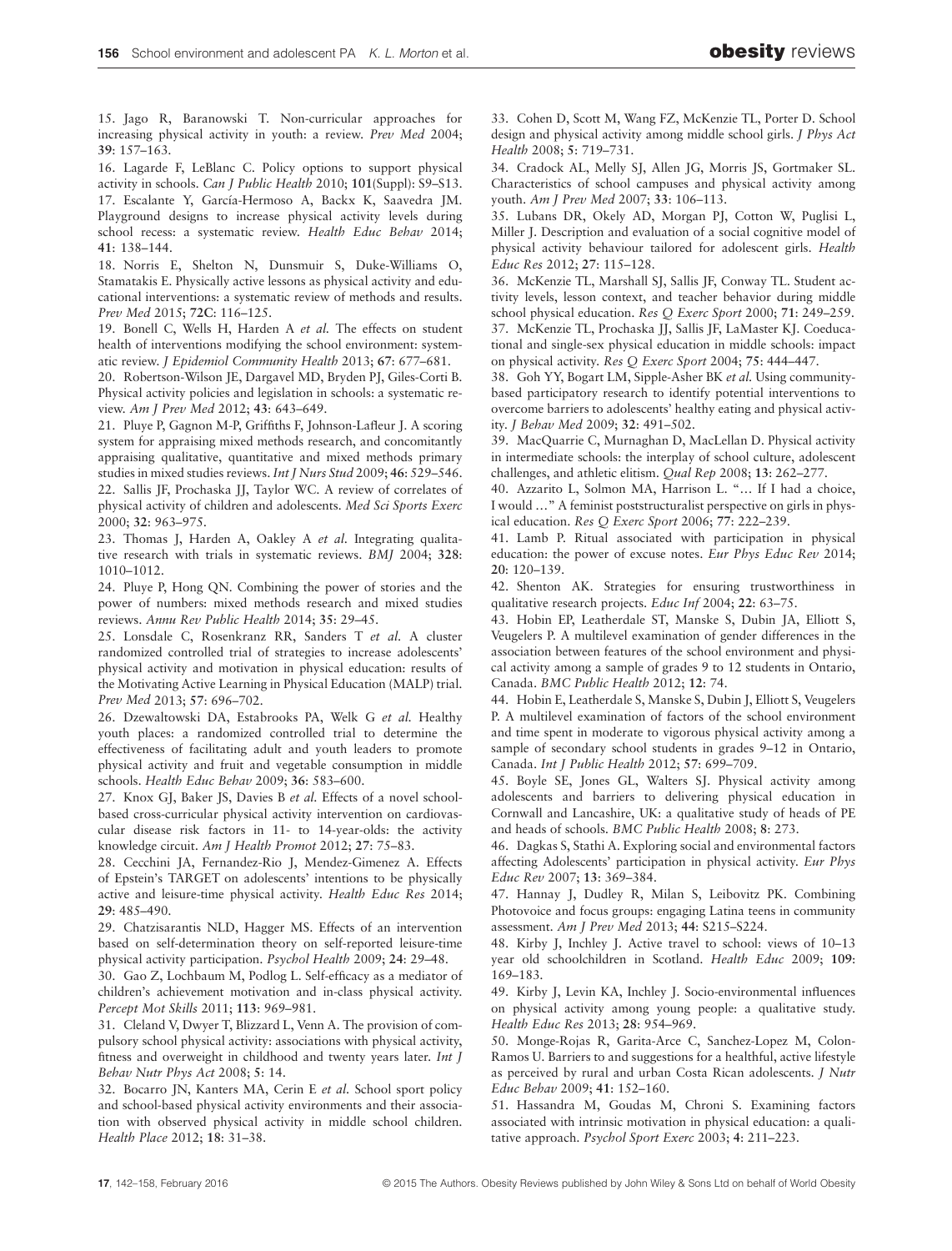52. Ntoumanis N, Pensgaard AM, Martin C, Pipe K. An idiographic analysis of amotivation in compulsory school physical education. J Sport Exerc Psychol 2004; 26: 197–214.

53. Hyndman B, Telford A, Finch CF, Benson AC. Moving physical activity beyond the school classroom: a social-ecological insight for teachers of the facilitators and barriers to students' non-curricular physical activity. Aust J Teach Educ 2012; 37: 1–24.

54. Bauer KW, Yang YW, Austin SB. "How can we stay healthy when you're throwing all of this in front of us?" – Findings from focus groups and interviews in middle schools on environmental influences on nutrition and physical activity. Health Educ Behav 2004; 31: 34–46.

55. Kubik MY, Lytle L, Fulkerson JA. Fruits, vegetables, and football: findings from focus groups with alternative high school students regarding eating and physical activity. J Adolesc Health 2005; 36: 494–500.

56. Booth ML, Wilkenfeld RL, Pagnini DL, Booth SL, King LA. Perceptions of adolescents on overweight and obesity: the weight of opinion study. J Paediatr Child Health 2008; 44: 248–252.

57. Dwyer JJ, Allison KR, Goldenberg ER, Fein AJ, Yoshida KK, Boutilier MA. Adolescent girls' perceived barriers to participation in physical activity. Adolescence 2006; 41: 75–89.

58. Hohepa M, Schofield G, Kolt GS. Physical activity: what do high school students think? J Adolesc Health 2006; 39: 328–336.

59. Robbins LB, Talley HC, Wu TY, Wilbur J. Sixth-grade boys' perceived benefits of and barriers to physical activity and suggestions for increasing physical activity. J Sch Nurs 2010; 26: 65–77.

60. Hohepa M, Scragg R, Schofield G, Kolt GS, Schaaf D. Social support for youth physical activity: importance of siblings, parents, friends and school support across a segmented school day. Int J Behav Nutr Phys Act 2007; 4: 54.

61. Sallis JF, McKenzie TL, Conway TL et al. Environmental interventions for eating and physical activity – A randomized controlled trial in middle schools. Am J Prev Med 2003; 24: 209–217.

62. Ames C. Classrooms: goals, structures, and student motivation. J Educ Psychol 1992; 84: 261–271.

63. Knowles AM, Niven A, Fawkner S. A qualitative examination of factors related to the decrease in physical activity behavior in adolescent girls during the transition from primary to secondary school. J Phys Act Health 2011; 8: 1084–1091.

64. Slater A, Tiggemann M. "Uncool to do sport": a focus group study of adolescent girls' reasons for withdrawing from physical activity. Psychol Sport Exerc 2010; 11: 619–626.

65. Morton KL, Keith SE, Beauchamp MR. Transformational teaching and physical activity: a new paradigm for adolescent health promotion? *J Health Psychol* 2010; 15: 248–257.

66. Smith MA, St. Pierre PE. Secondary students' perceptions of enjoyment in physical education: an American and English perspective. Phys Educ 2009; 66: 209–221.

67. Constantinou P, Manson M, Silverman S. Female students' perceptions about gender-role stereotypes and their influence on attitude toward physical education. Phys Educ 2009; 66: 85–96.

68. Barr-Anderson DJ, Young DR, Sallis JF et al. Structured physical activity and psychosocial correlates in middle-school girls. Prev Med 2007; 44: 404–409.

69. Wenthe PJ, Janz KF, Levy SM. Gender similarities and differences in factors associated with adolescent moderate-vigorous physical activity. Pediatr Exerc Sci 2009; 21: 291–304.

70. Utter J, Denny S, Robinson E, Ameratunga S, Milfont TL. Social and physical contexts of schools and neighborhoods: associations with physical activity among young people in New Zealand. Am J Public Health 2011; 101: 1690–1695.

71. Martin JJ, McCaughtry N, Flory S, Murphy A, Wisdom K. Using social cognitive theory to predict physical activity and fitness in underserved middle school children. Res Q Exerc Sport 2011; 82: 247–255.

72. Hagger MS, Chatzisarantis NLD, Barkoukis V, Wang CKJ, Baranowski J. Perceived autonomy support in physical education and leisure-time physical activity: a cross-cultural evaluation of the trans-contextual model. J Educ Psychol 2005; 97: 376–390.

73. Jaakkola T, Washington T, Yli-Piipari S. The association between motivation in school physical education and self-reported physical activity during Finnish junior high school: a selfdetermination theory approach. Eur Phys Educ Rev 2013; 19: 127–141.

74. Jackson B, Whipp PR, Chua KL, Dimmock JA, Hagger MS. Students' tripartite efficacy beliefs in high school physical education: within- and cross-domain relations with motivational processes and leisure-time physical activity. J Sport Exerc Psychol 2013; 35: 72–84.

75. Moreno-Murcia JA, Hernandez EH. The importance of supporting adolescents' autonomy in promoting physical-sport exercise. Span J Psychol 2013; 16: E81.

76. Zhang T, Solmon MA, Kosma M, Carson RL, Gu XL. Need support, need satisfaction, intrinsic motivation, and physical activity participation among middle school students. J Teach Phys Educ 2011; 30: 51–68.

77. Slingerland M, Haerens L, Cardon G, Borghouts L. Differences in perceived competence and physical activity levels during singlegender modified basketball game play in middle school physical education. Eur Phys Educ Rev 2013; 20: 20–35.

78. Moore JB, Jilcott SB, Shores KA, Evenson KR, Brownson RC, Novick LF. A qualitative examination of perceived barriers and facilitators of physical activity for urban and rural youth. Health Educ Res 2010; 25: 355–367.

79. Tremblay MS, LeBlanc AG, Kho ME et al. Systematic review of sedentary behaviour and health indicators in school-aged children and youth. Int J Behav Nutr Phys Act 2011; 8: 98.

80. Brooke HL, Atkin AJ, Corder K, Ekelund U, van Sluijs EMF. Changes in time-segment specific physical activity between ages 10 and 14 years: a longitudinal observational study. J Sci Med Sport 2014. DOI: 10.1016/j.jsams.2014.10.003.

81. Salmon J. Novel strategies to promote children's physical activities and reduce sedentary behavior. J Phys Act Health 2010; 7(Suppl 3): S299–S306.

82. Benden ME, Blake JJ, Wendel ML, Huber JC. The impact of stand-biased desks in classrooms on calorie expenditure in children. Am J Public Health 2011; 101: 1433–1436.

83. Lanningham-Foster L, Foster RC, McCrady SK et al. Changing the school environment to increase physical activity in children. Obesity 2008; 16: 1849–1853.

84. Birnbaum AS, Evenson KR, Motl RW et al. Scale development for perceived school climate for girls' physical activity. Am J Health Behav 2005; 29: 250–257.

85. Button B, Trites S, Janssen I. Relations between the school physical environment and school social capital with student physical activity levels. BMC Public Health 2013; 13: 1191.

86. Durant N, Harris SK, Doyle S et al. Relation of school environment and policy to adolescent physical activity. J Sch Health 2009; 79: 153–159.

87. Fein AJ, Plotnikoff RC, Wild TC, Spence JC. Perceived environment and physical activity in youth. Int J Behav Med 2004; 11: 135–142.

88. Fjørtoft I, Löfman O, Thorén KH. Schoolyard physical activity in 14-year-old adolescents assessed by mobile GPS and heart rate monitoring analysed by GIS. Scand J Public Health 2010; 38: 28-37.

89. Galán I, Boix R, Medrano MJ, Ramos P, Rivera F, Moreno C. Individual factors and school-based policies related to adherence to